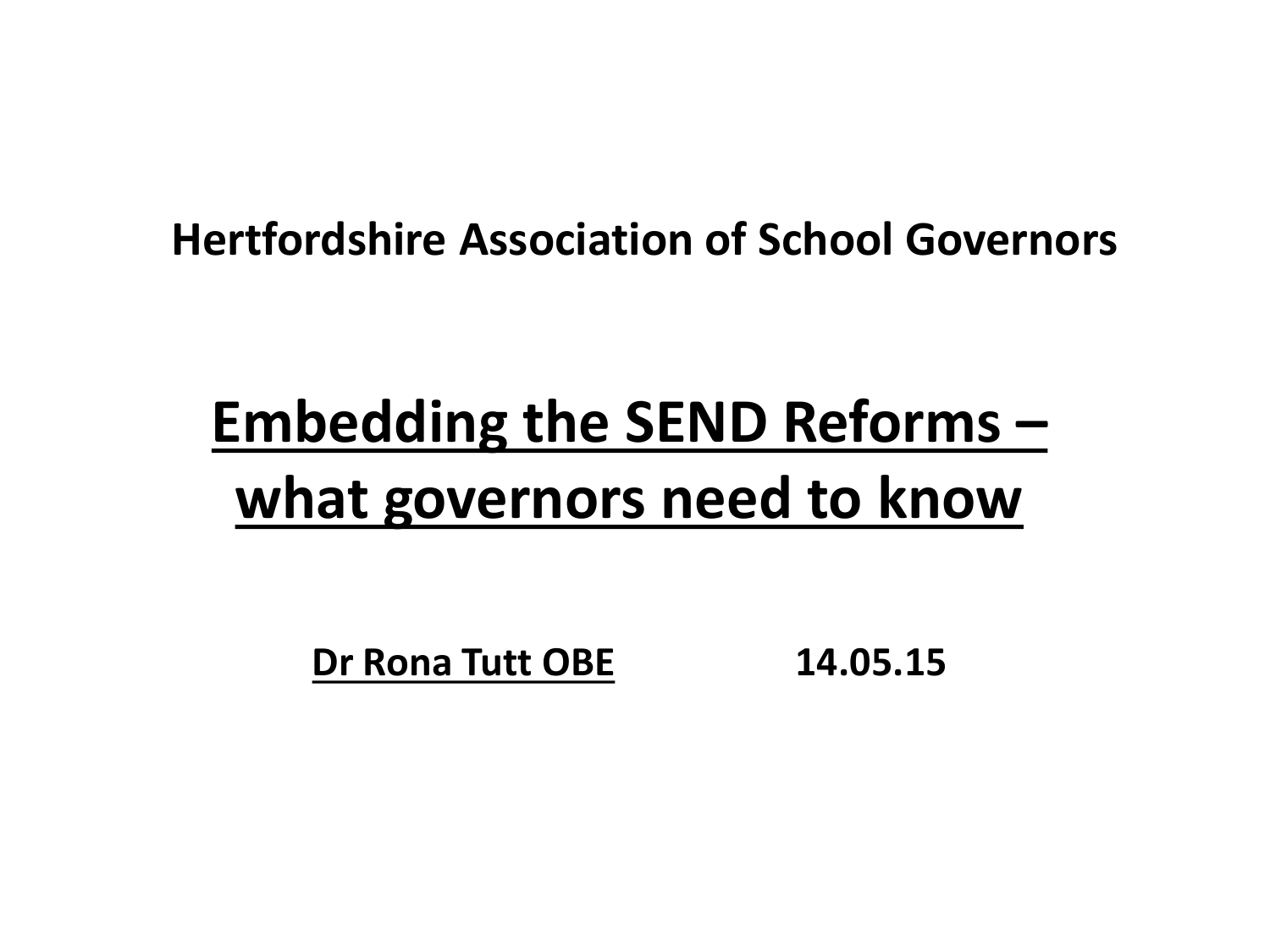### The effects on pupils with SEND

- $\triangleright$  A new curriculum higher expectations of what will be achieved by set ages makes it tougher for SEND pupils
- $\triangleright$  Life without levels higher expectations has opened up the gap between the lowest point of the NC and the top of the P scales
- $\triangleright$  Additional assessments more checks, assessment, tests and retakes reinforces sense of failure
- $\triangleright$  <u>A new examination system</u> removing course work disenfranchises some pupils
- $\triangleright$  Ofsted's requirements greater emphasis on inspecting SEND means having enough inspectors qualified to do so
- $\triangleright$  Funding arrangements bringing in the SEND Reforms at a time of austerity makes it harder to make improvements.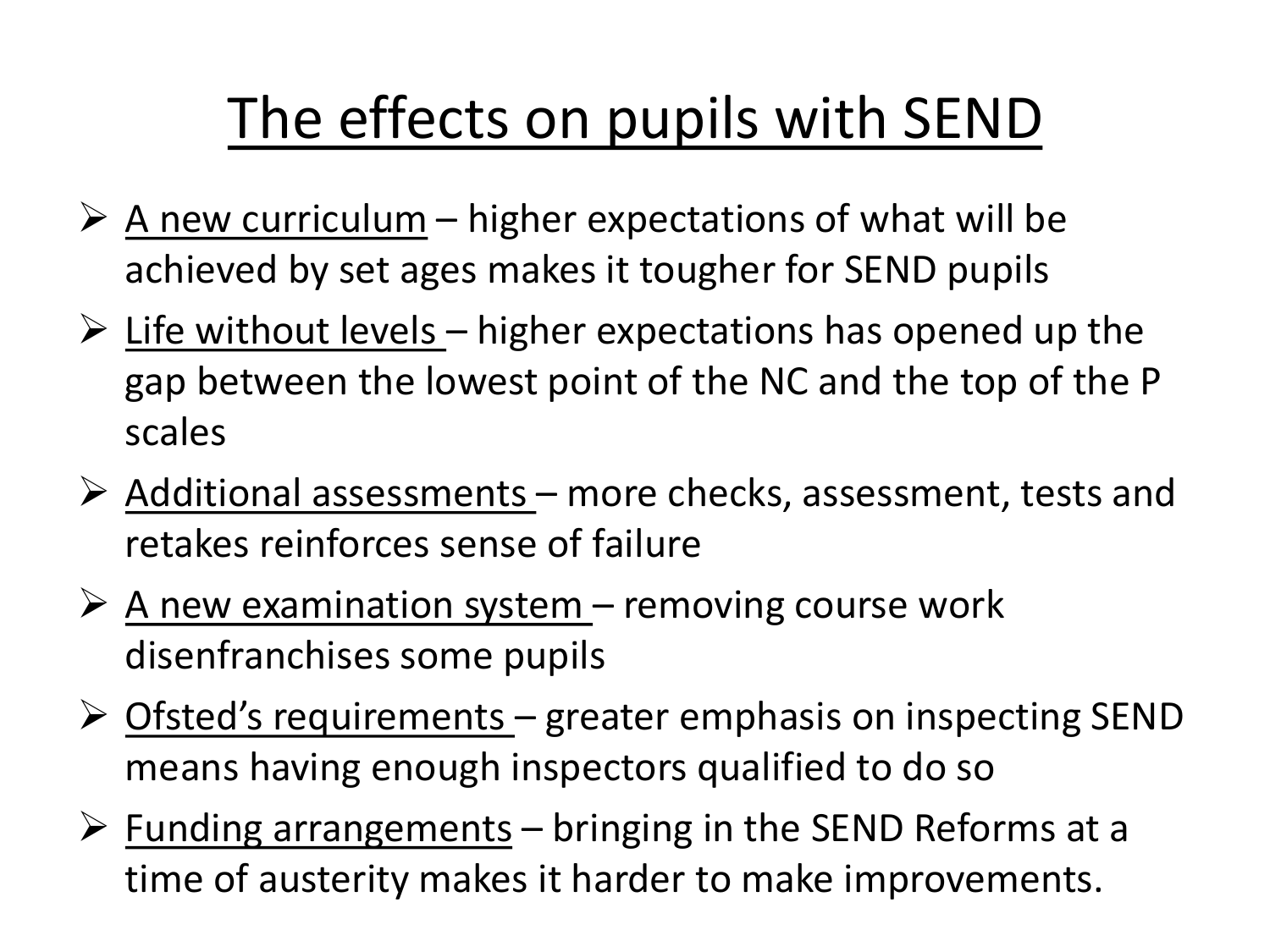## The start of the SEND Reforms

The **Green Paper,** *Support and Aspiration: A new approach to special educational needs and disability***,**  was launched for consultation by Sarah Teather, Minister for SEN at the time, in March 2011.

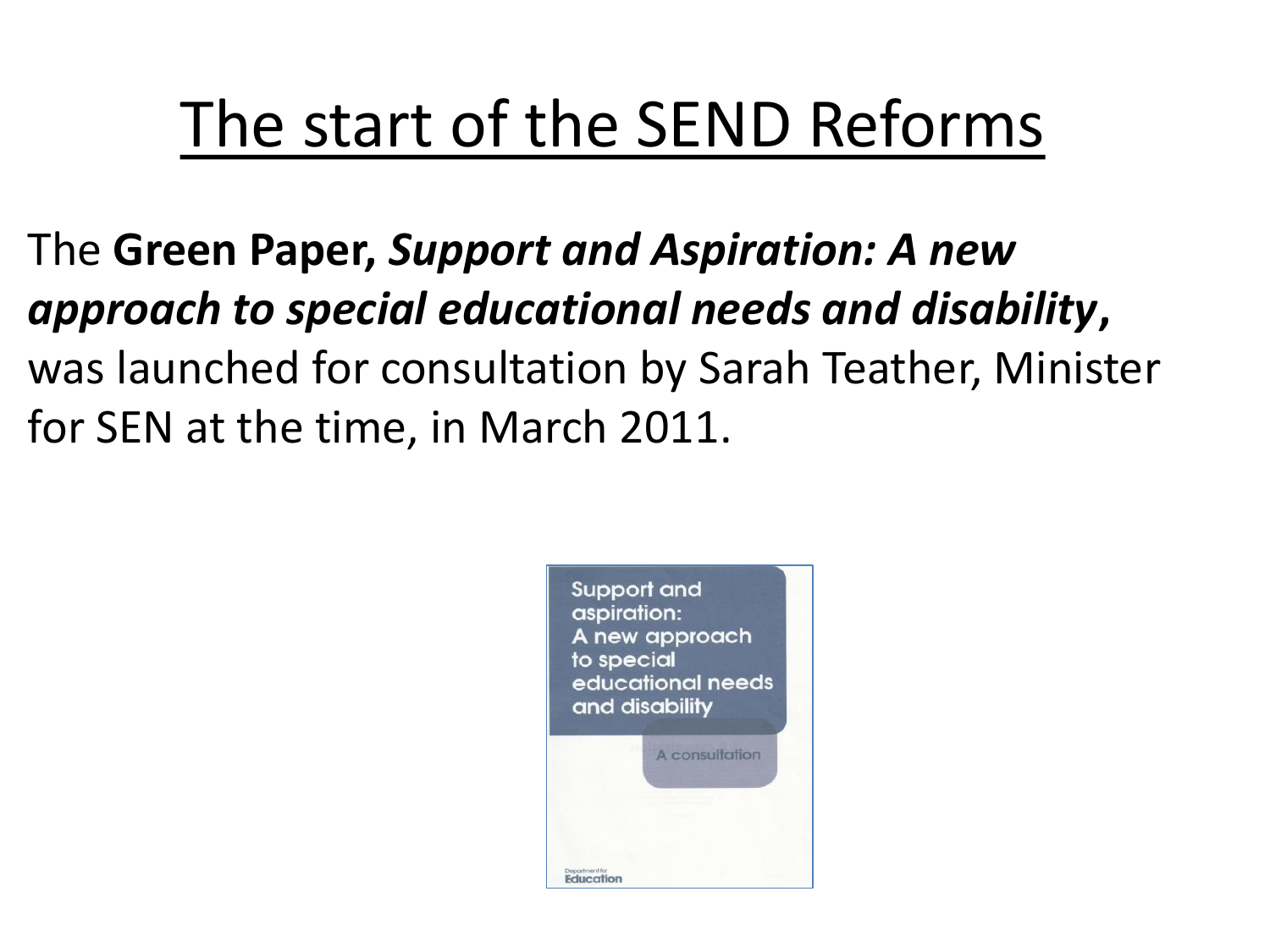## **A change in culture**

CYP and families, (from Early Years through to FE Colleges), will:

- ❖ Have their views, wishes and aspirations taken into account
- $\dots$  Be involved in decisions that affect them
- ❖ Contribute to improving the system as a whole

They will be involved in:

- $\triangleright$  Helping to draw up and review EHC Plans
- $\triangleright$  Planning and reviewing the Local Offer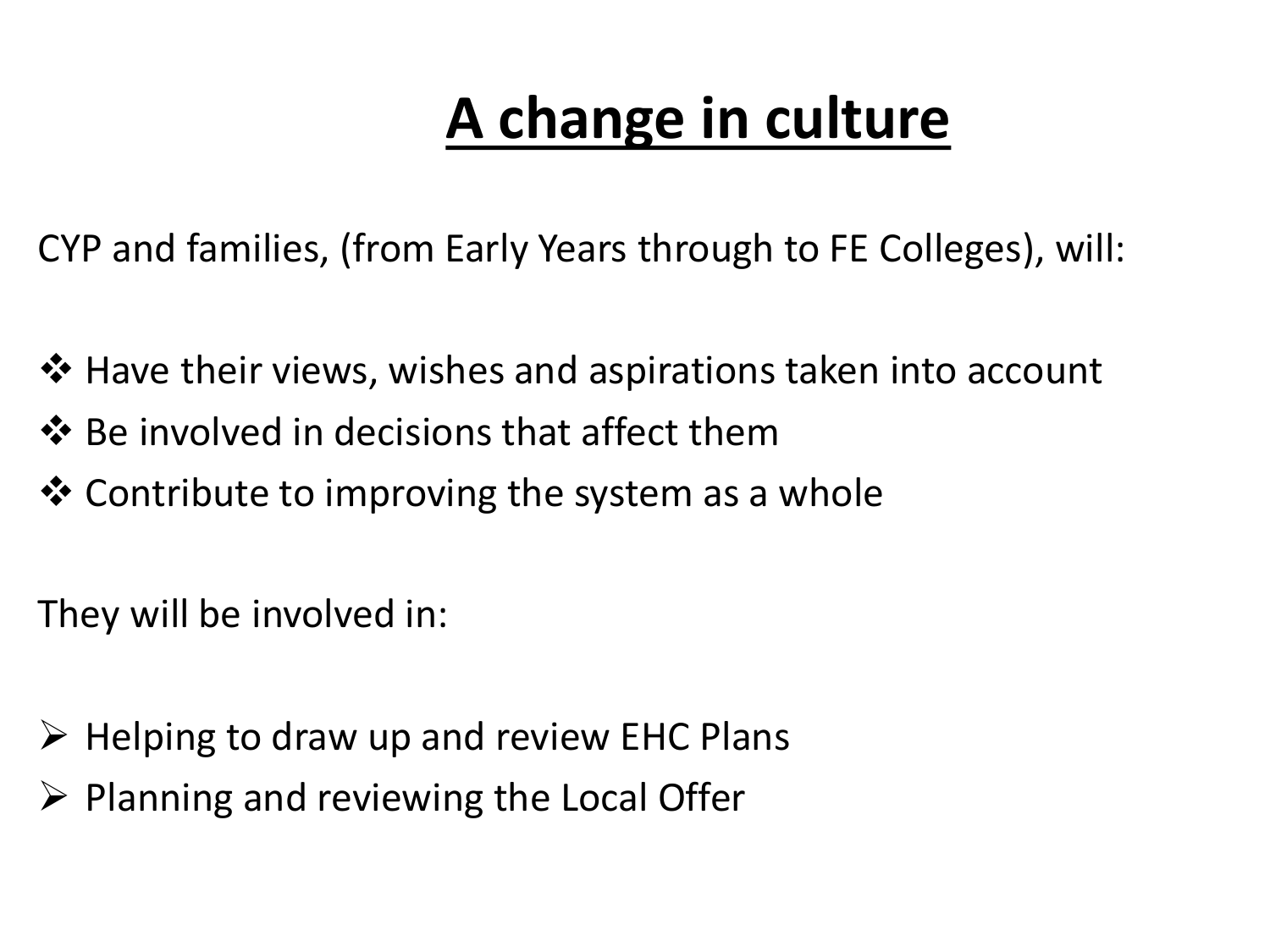### **The Children and Families Act (2014)**

- **\*Adoption and Children Looked After by the LA**
- $\diamond$  **Family Justice**

#### **Children & Young People with SEND (Part 3)**

- Childminder Agencies
- **☆The Children's Commissioner**
- **\* Statutory Rights to Leave and Pay**
- **☆Time Off Work: Ante-Natal Care etc**
- $\dots$  **Right to Request Flexible Working**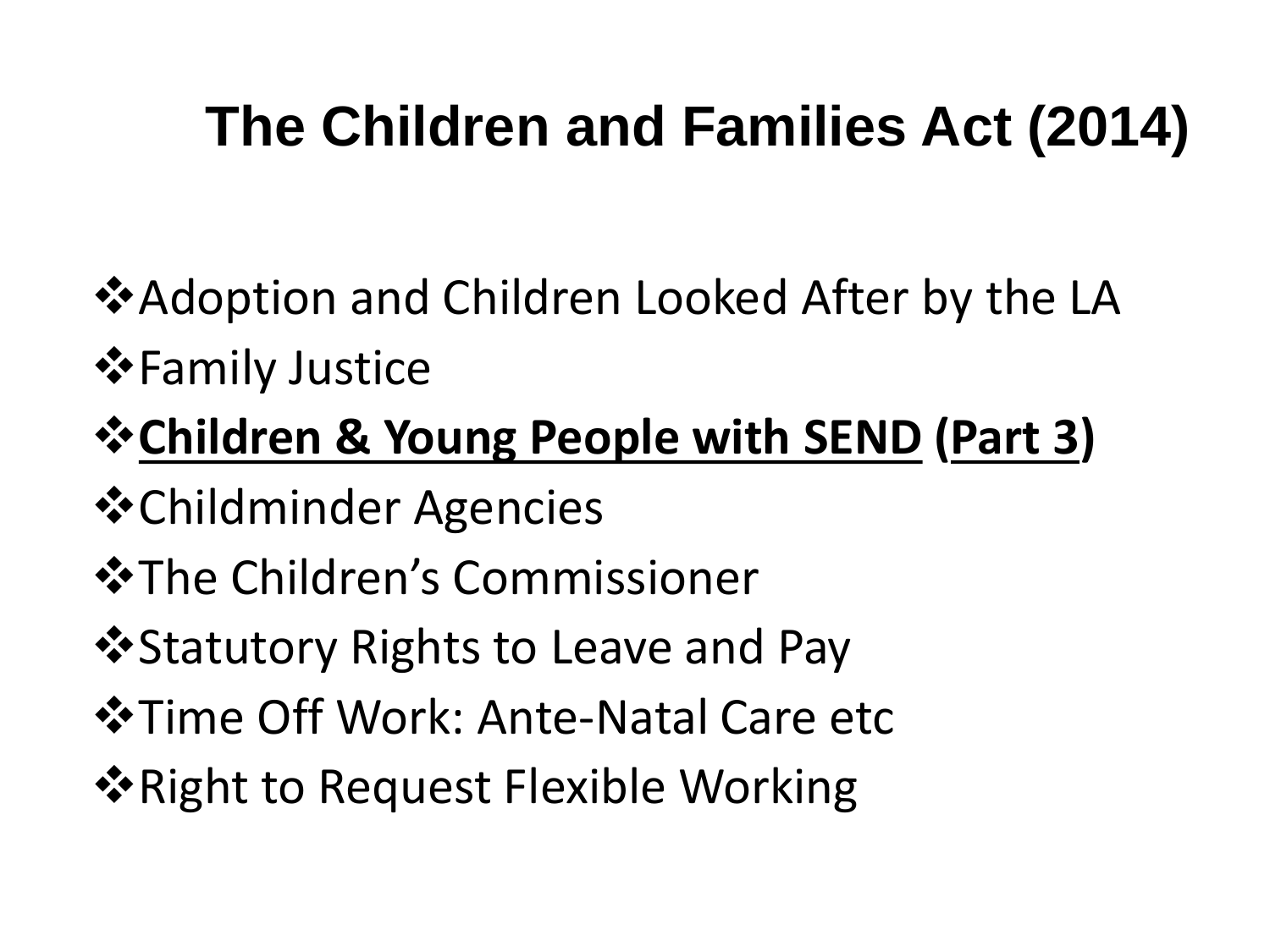#### **The SEND Regulations 2014**

- EHC needs assessment and EHC Plans
- **Mediation**
- Appeals (tribunals)
- SENCOs
- **SEN Information Report (see Schedule 1)**
- Local offer (see Schedule 2)
- Independent special schools and special post-16 institutions
- Parents and young people lacking capacity
- Personal budgets
- The SEND (Detained persons) Regulations 2015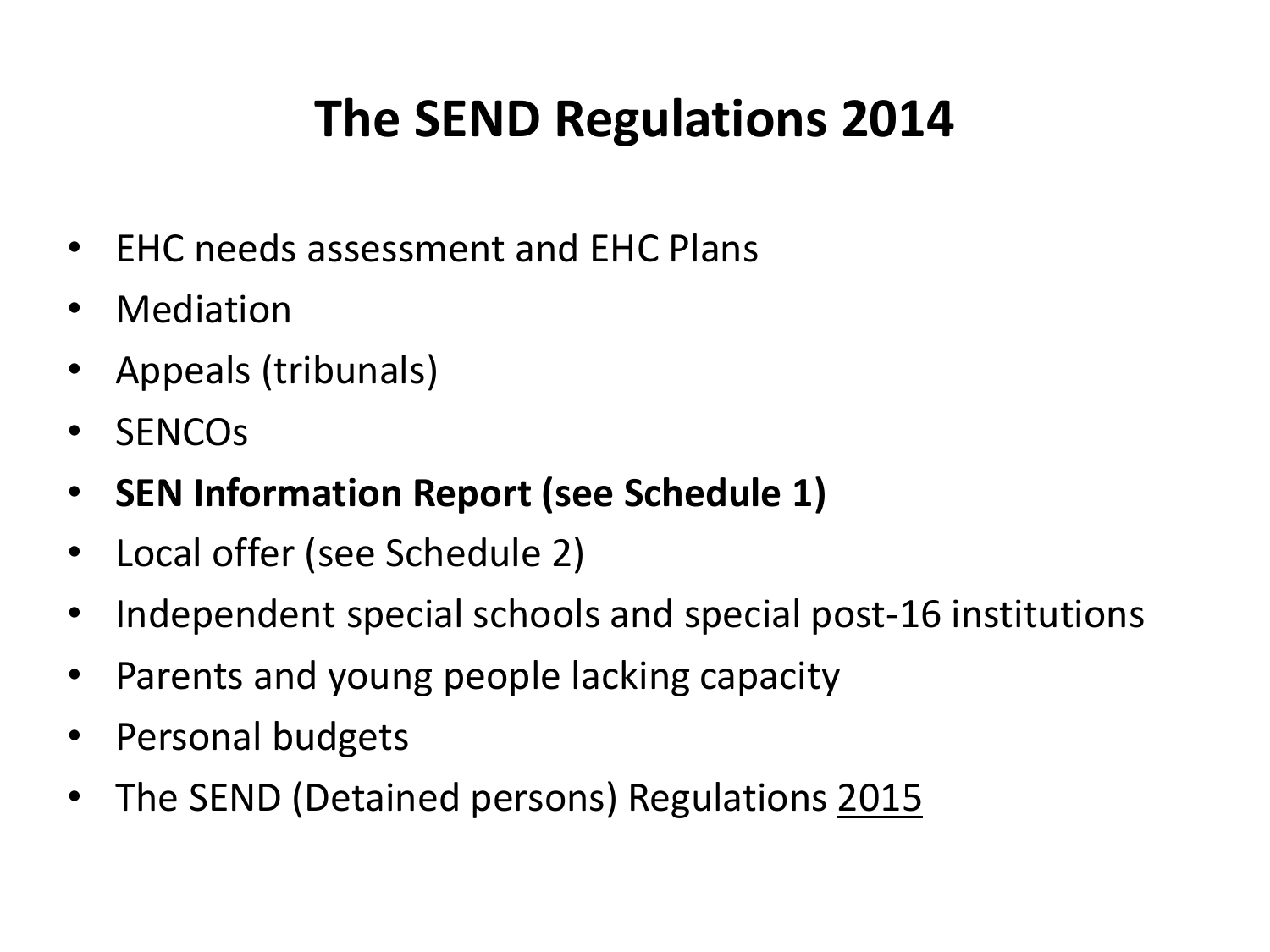### **The New SEN Framework 2014**

It consists of :

- 1) The Children & Families Act (Part 3)
- 2) The Regulations
- 3) The new SEND Code of Practice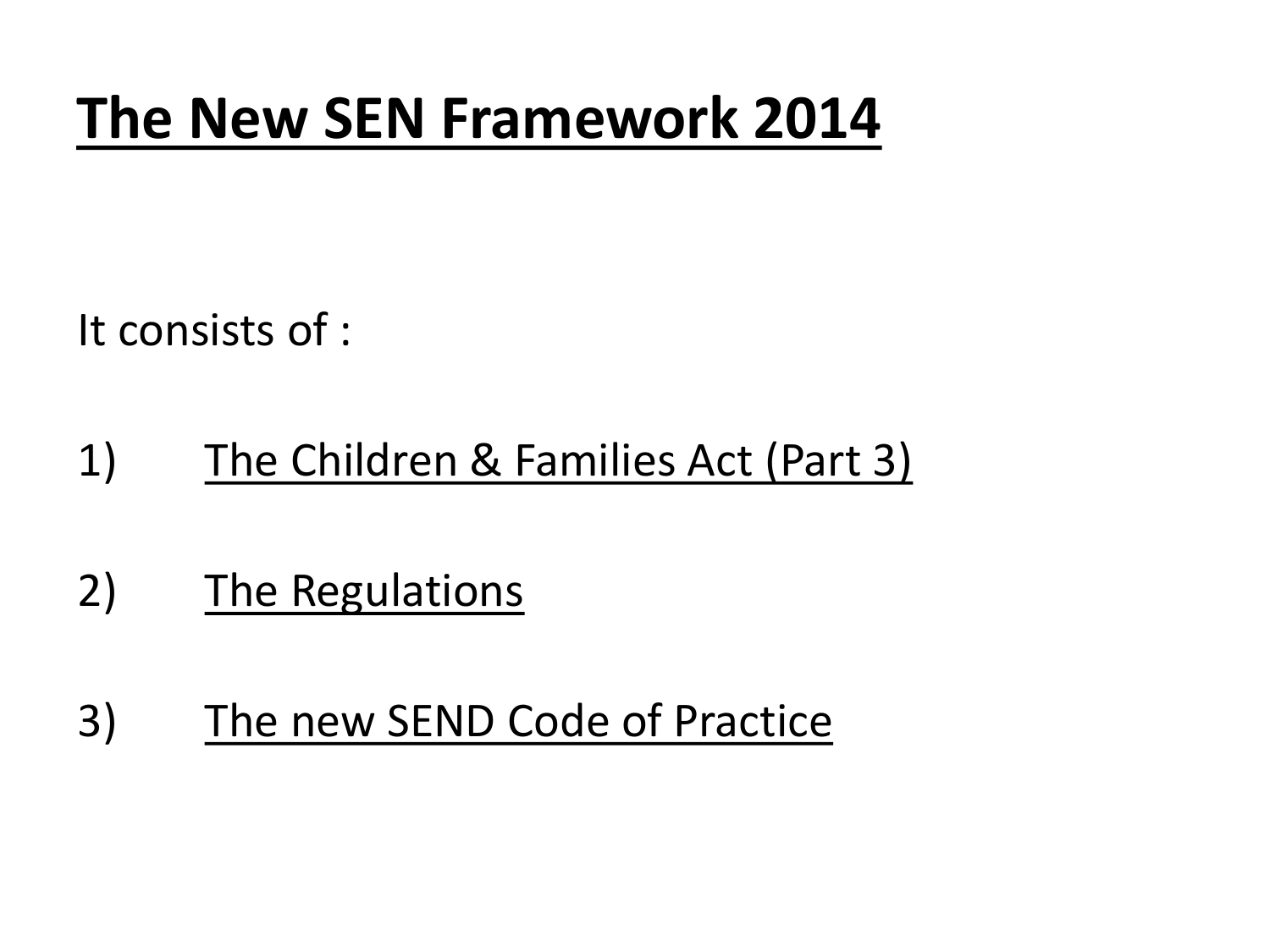#### **Independent supporters**

Independent supporters**,** drawn from independent, voluntary, community and private organisations have been trained.

They are working in partnership with LAs and their Information, Advice and Support Services (IASS), (formerly known as PPS), to help families find their way through the new SEN system

The funding is due to continue until March 2016.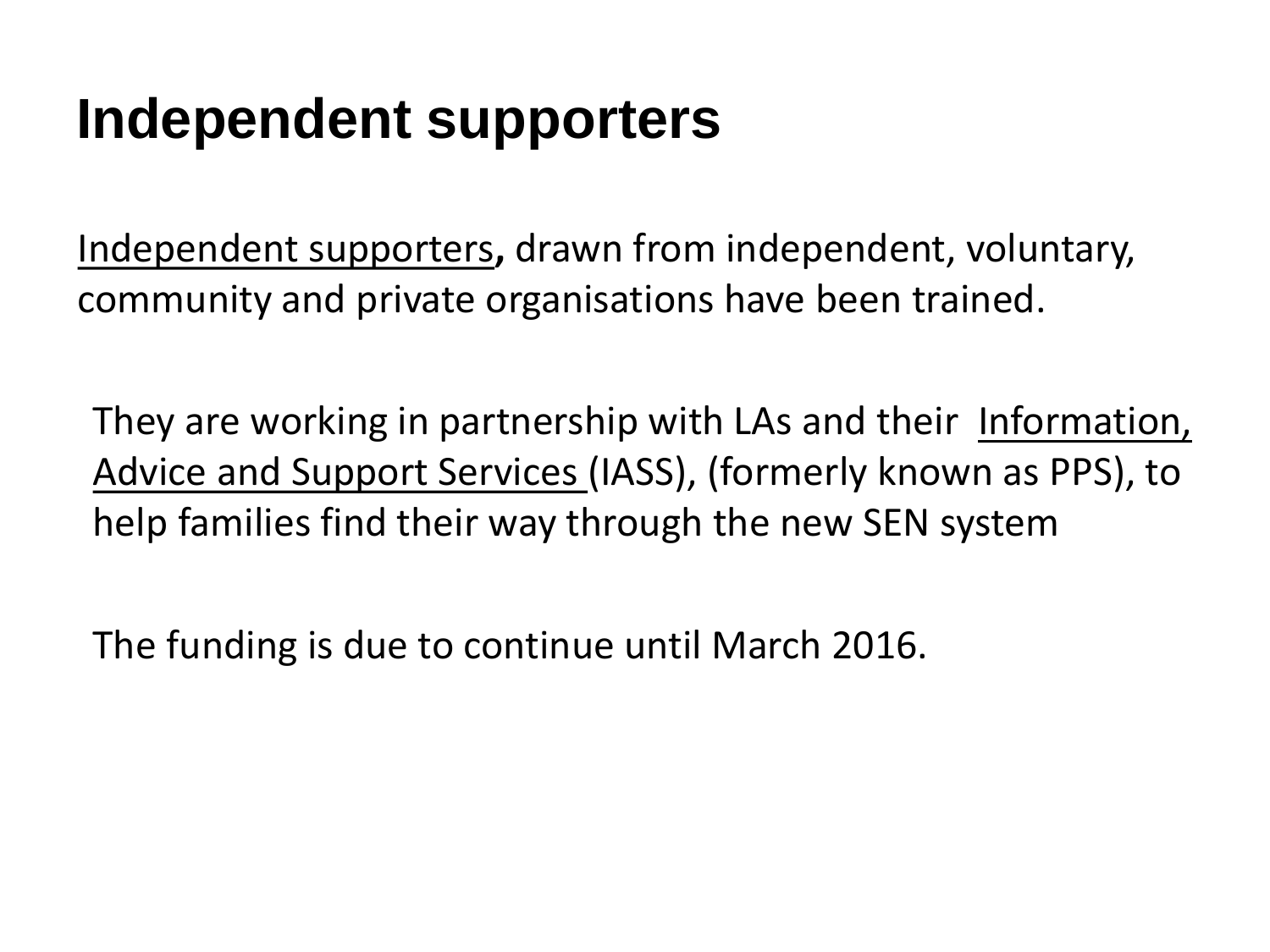#### **SEND Peer Network programme**

The Pathfinder programme finished in March. The SEND Peer Network programme is due to run for a further year to make sure there is a regional lead in each area to share effective practice & offer targeted support, particularly in relation to:

- the development of Education, Health and Care plans
- the Local Offer
- personal budgets
- multi-agency working and joint commissioning
- preparing for adulthood
- participation of children, young people and parent carers
- organisational change
- workforce development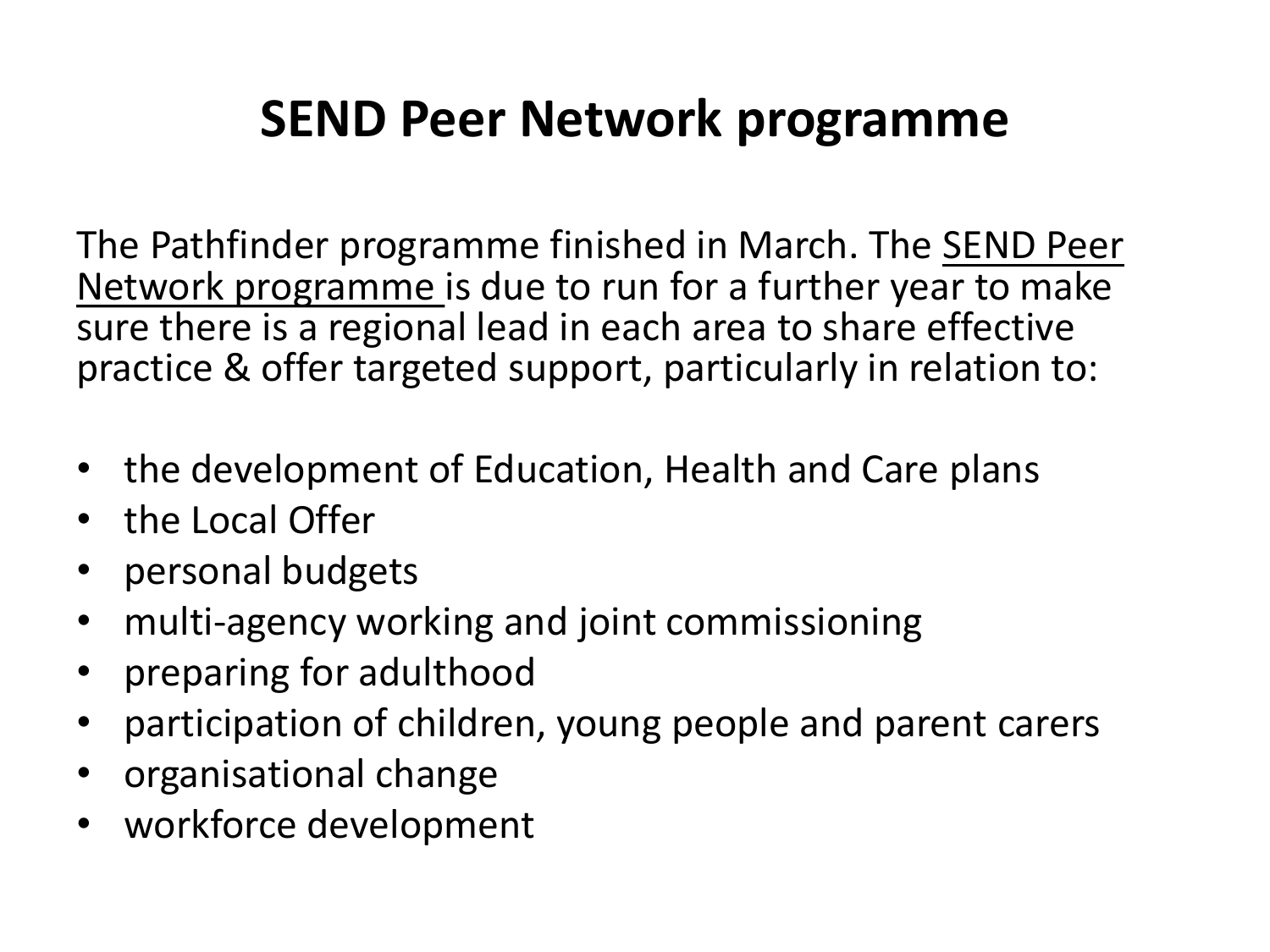### **Which Code?**

- 1. The 2001 SEN Code of Practice remains relevant for information about statements, which are being phased out between Sept 2014 and March 2018.
- 2. The July 2014 SEND Code of Practice was in use from Sept 2014 – March 2015.
- 3. The Jan 2015 SEND Code of Practice superseded the July 2014 version from April 2015.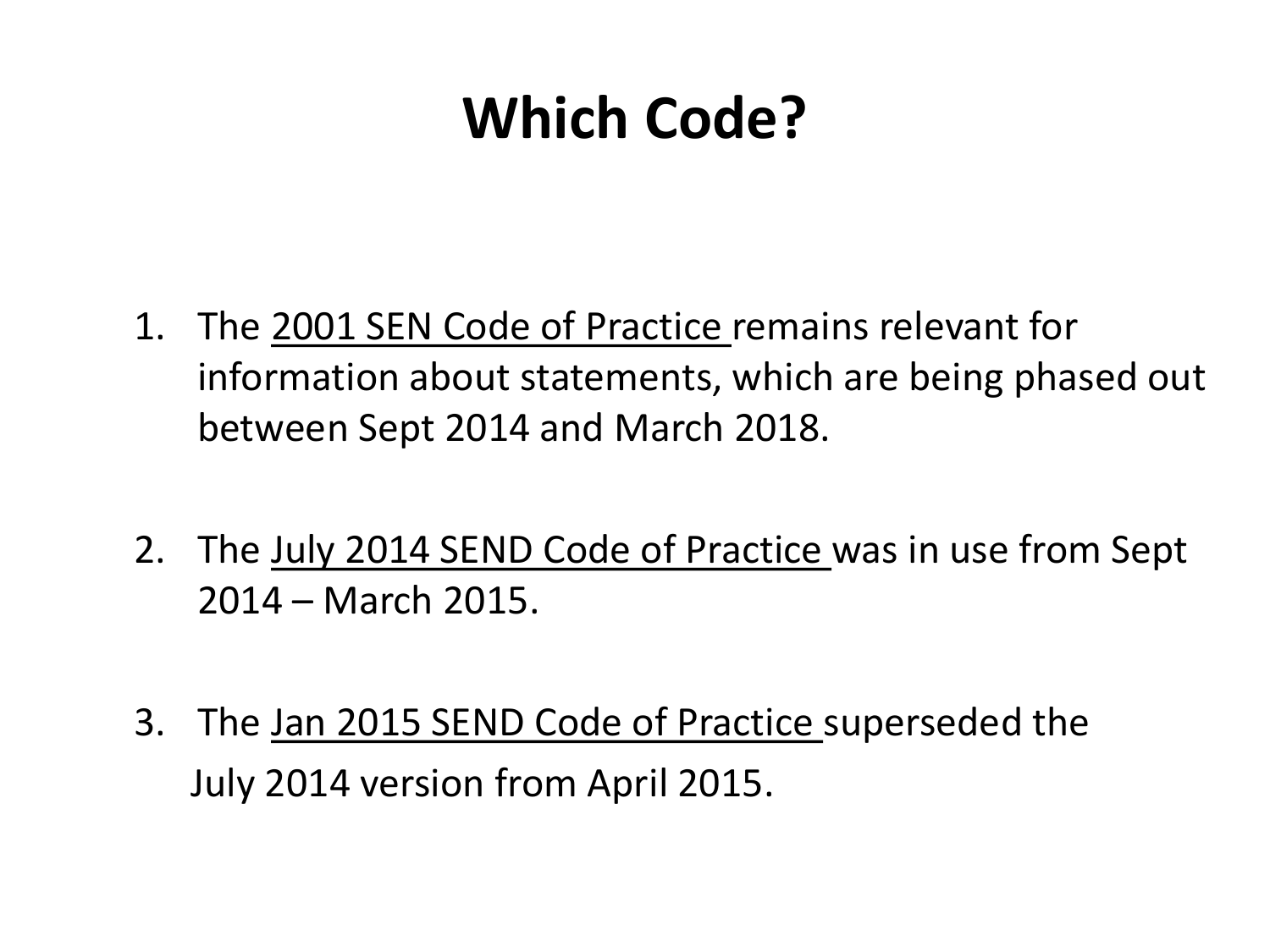### **Chapters in the SEND Code 2014**

Introduction

Chapter 6 Schools

Chapter 1 Principles

Chapter 2 Impartial information, advice and support

Chapter 3 Working together across education,

health & care for joint outcomes

Chapter 4 The local offer

Chapter 5 Early years providers

Chapter 7 Further education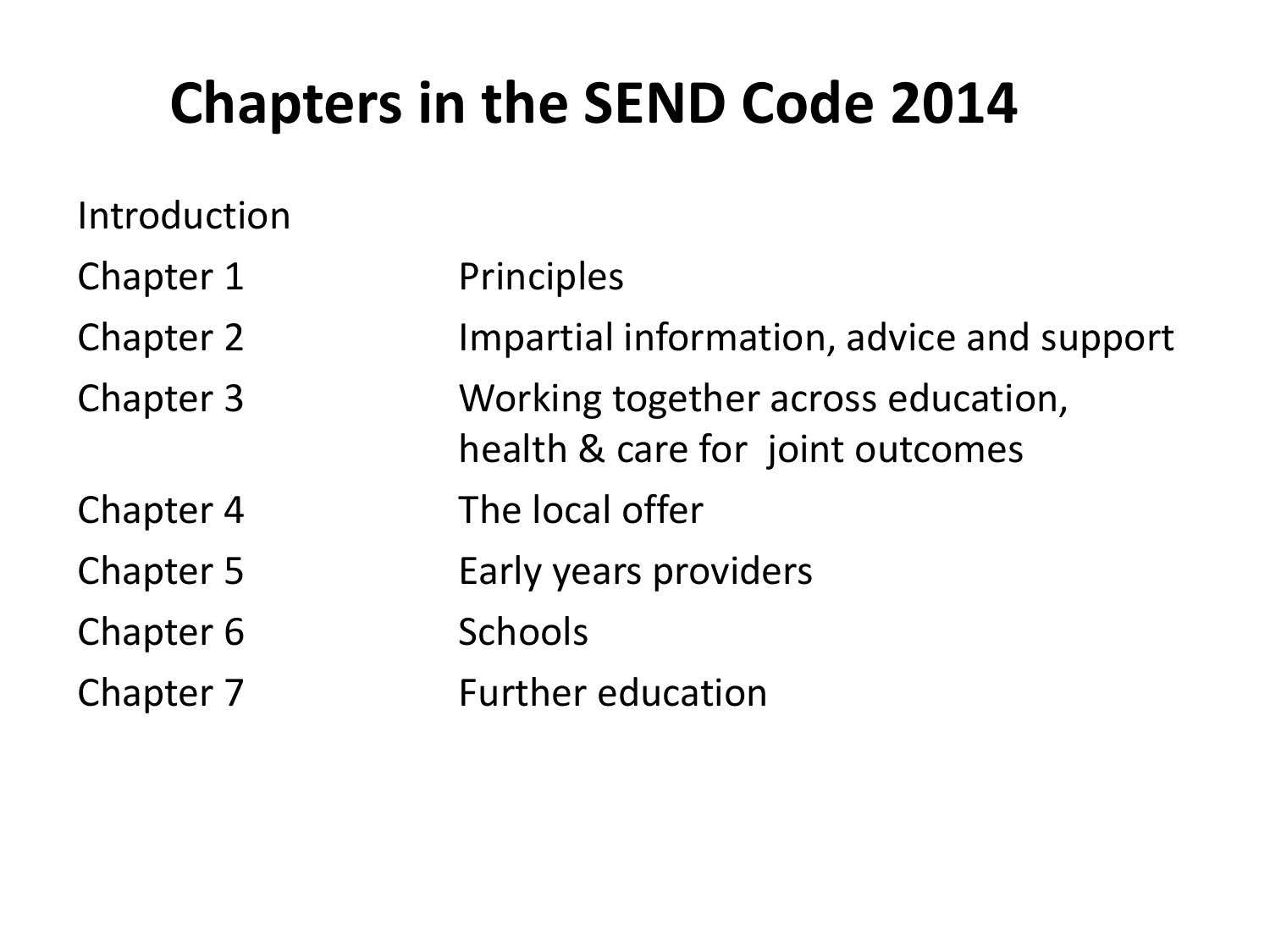#### Chapters in the SEND code cont.

- Chapter 8 Preparing for adulthood from the earliest years
- Chapter 9 EHC needs assessments
- Chapter 10 CYP in specific circumstances
- Chapter 11 Resolving disagreements
- Annex 1 Mental capacity
- Annex 2 Improving practice and staff training

Glossary of terms References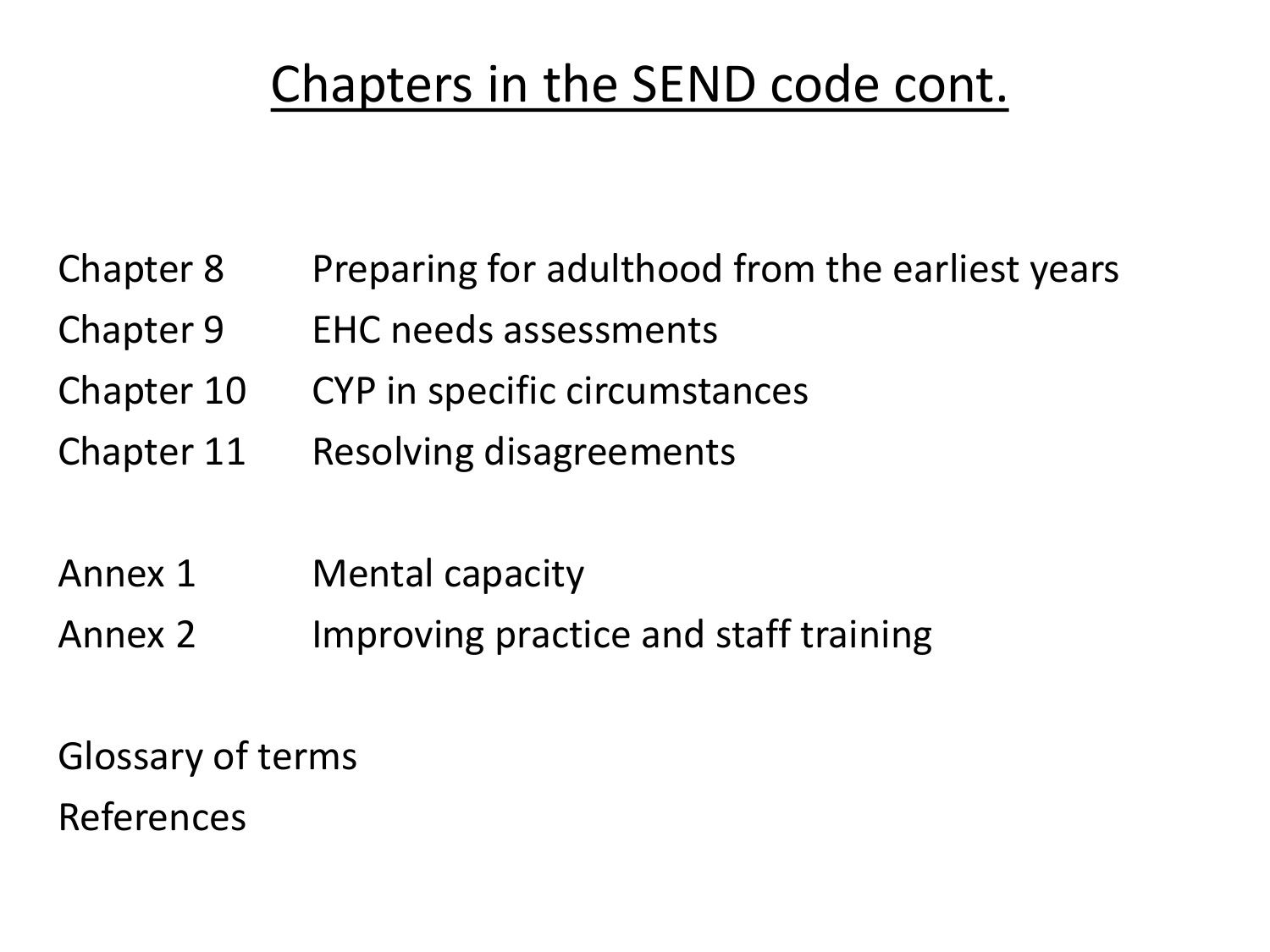

- The definition of **SEN** remains the same and is used across the 0-25 age range, replacing LDD (learning difficulties & disabilities), which has been used for post-16
- Many CYP with SEN also come under the definition of **disability**, provided their disability is 'long term' (= a year or more) and it is 'substantial' (= more than minor or trivial)
- Greater prominence is also given to CYP with **medical conditions**
- There is also a recognition of **mental health issues**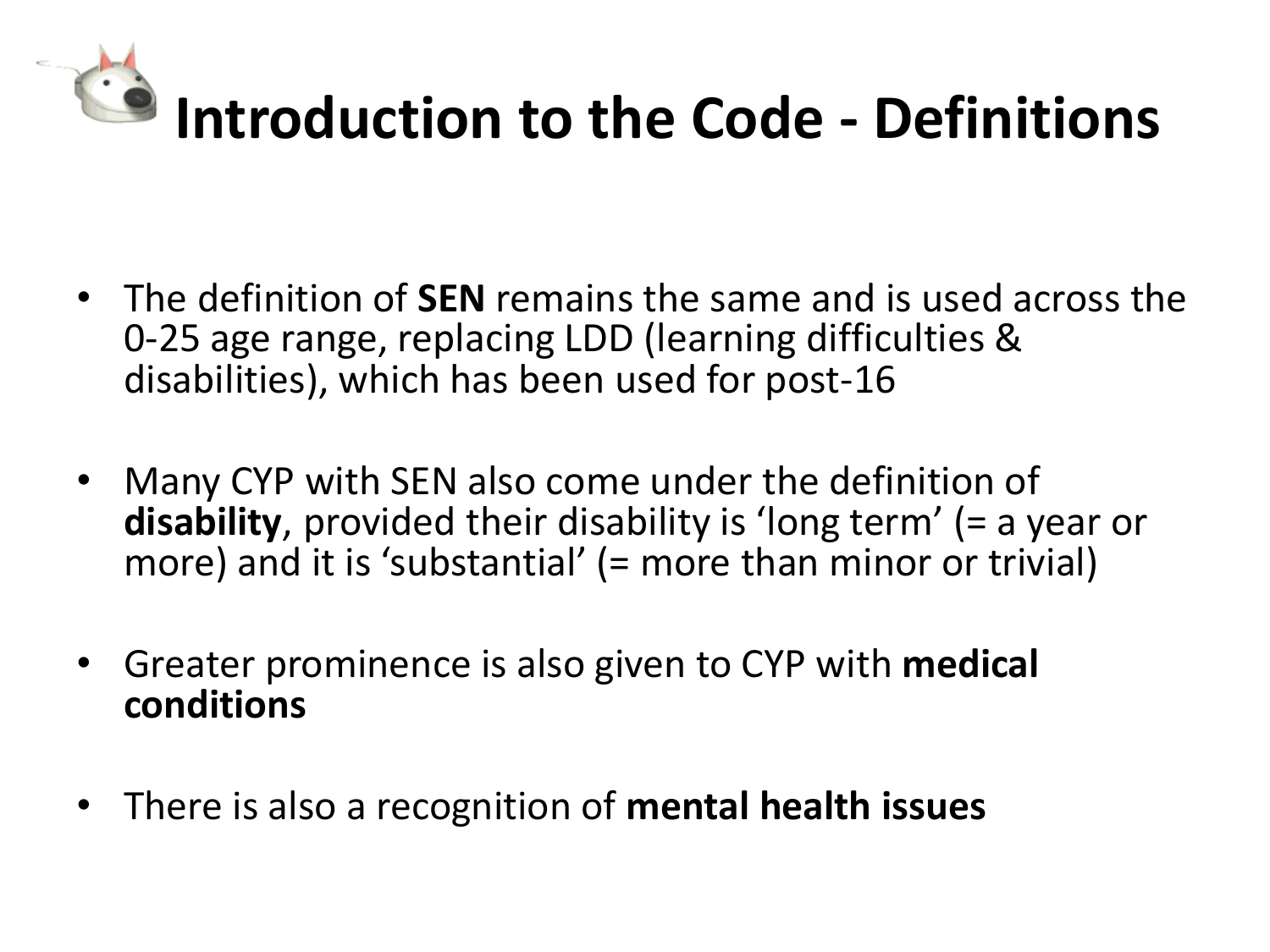## **Ch 4 The Local Offer**

*"Local authorities must publish a local offer, setting out in one place information about provision they expect to be available across education, health & social care for CYP in their area who have SEN or are disabled, including those who do not have an EHC Plan."* (p.59, 4.1).

In addition it should include provision outside the area that the LA expects to be used by CYP with SEND.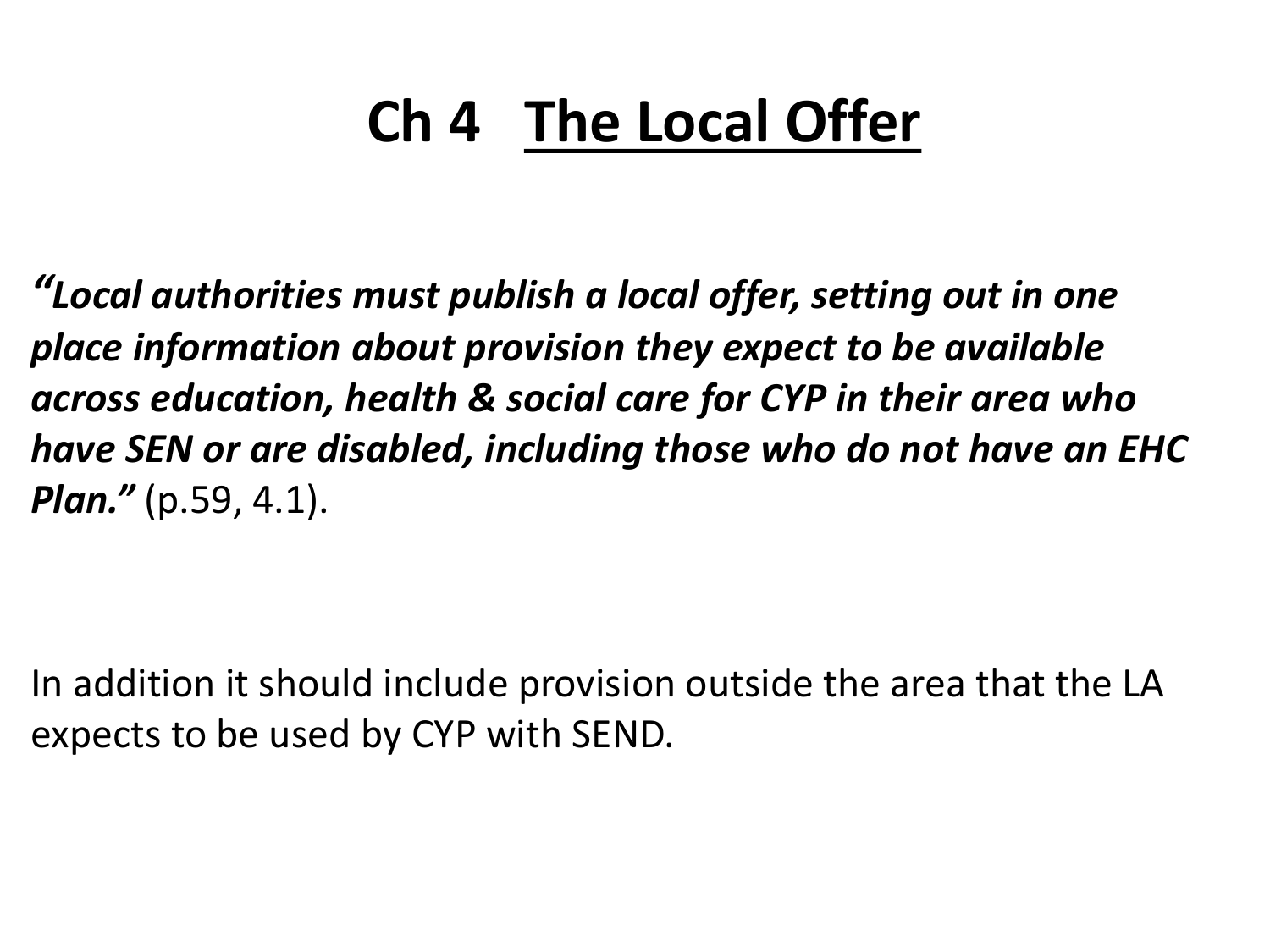# **Ch 5: Early years providers**

Maintained nursery schools must:

- use their best endeavours to make sure that a child with SEN gets the support they need
- ensure that children with SEN engage in the activities of school alongside children who do not have SEN
- designate a teacher to be responsible for co-ordinating SEN provision (the SEN co-ordinator, or SENCO)
- inform parents when they are making special educational provision for a child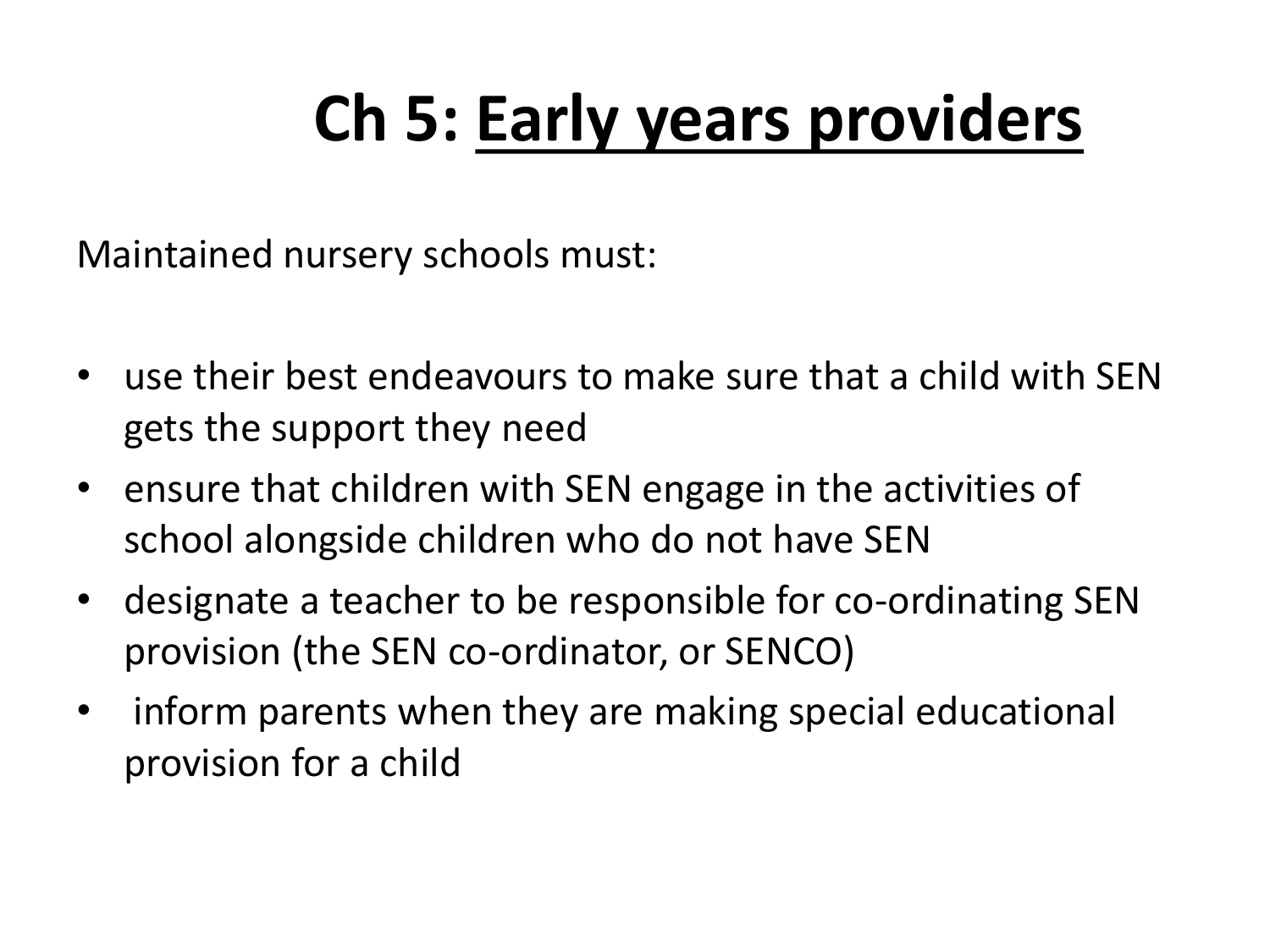### Chapter 6 Areas of need

Three of the four 4 descriptions from the 2001 Code remain in place. These are:

- Communication & interaction
- Cognition & learning
- Sensory and/ or physical needs
- Behaviour, emotional & social development (BESD) is replaced by: **Social, emotional & mental health difficulties (SEMH).**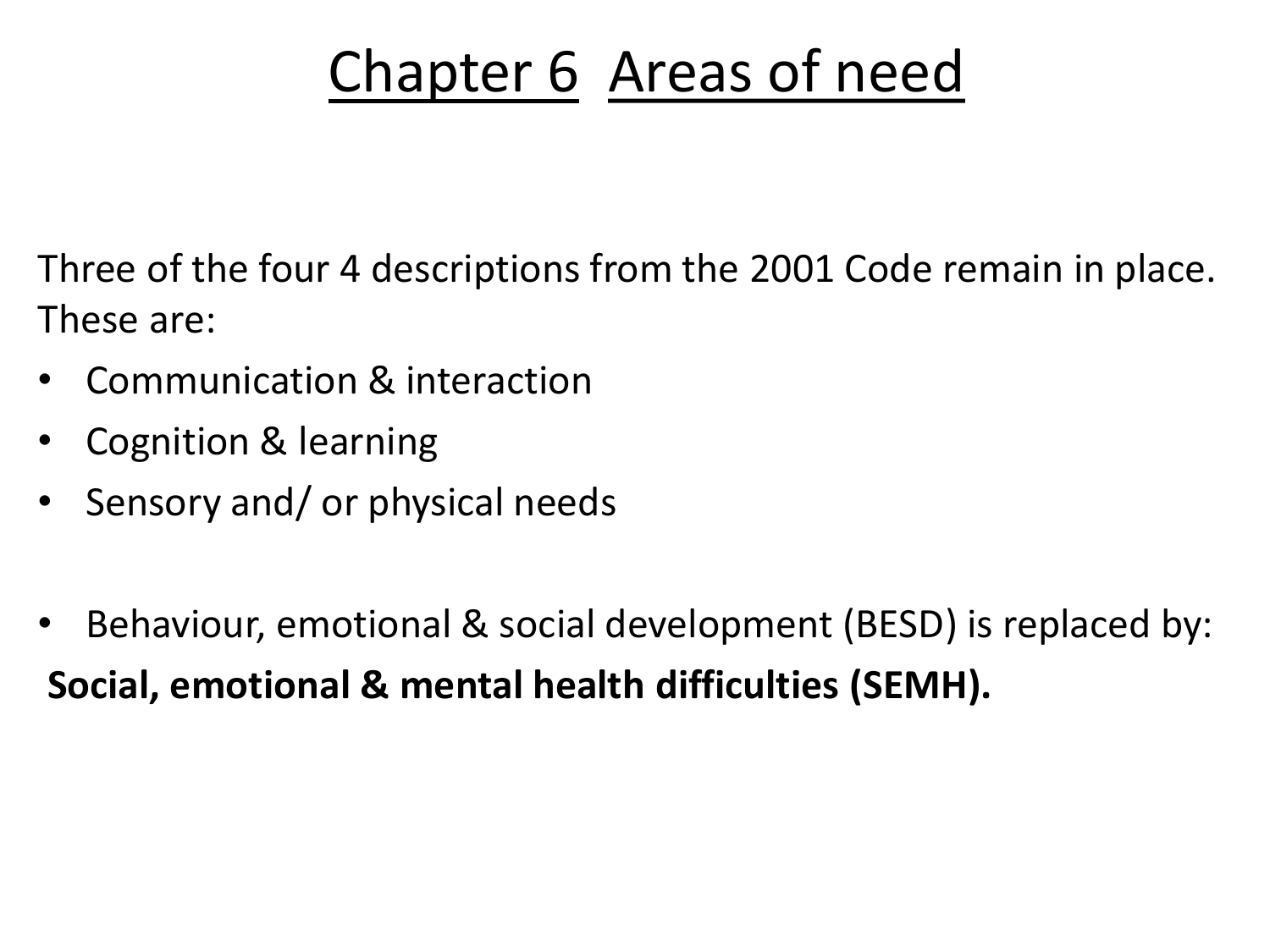### **Ch 6: A single school stage**

 $\cdot$  **SEN Support replaces School Action & School Action Plus** 

❖ A graduated approach refers to a recommended cycle of:



Schools are still encouraged to draw on outside specialists when needed, but **every teacher is a teacher of pupils with SEND.**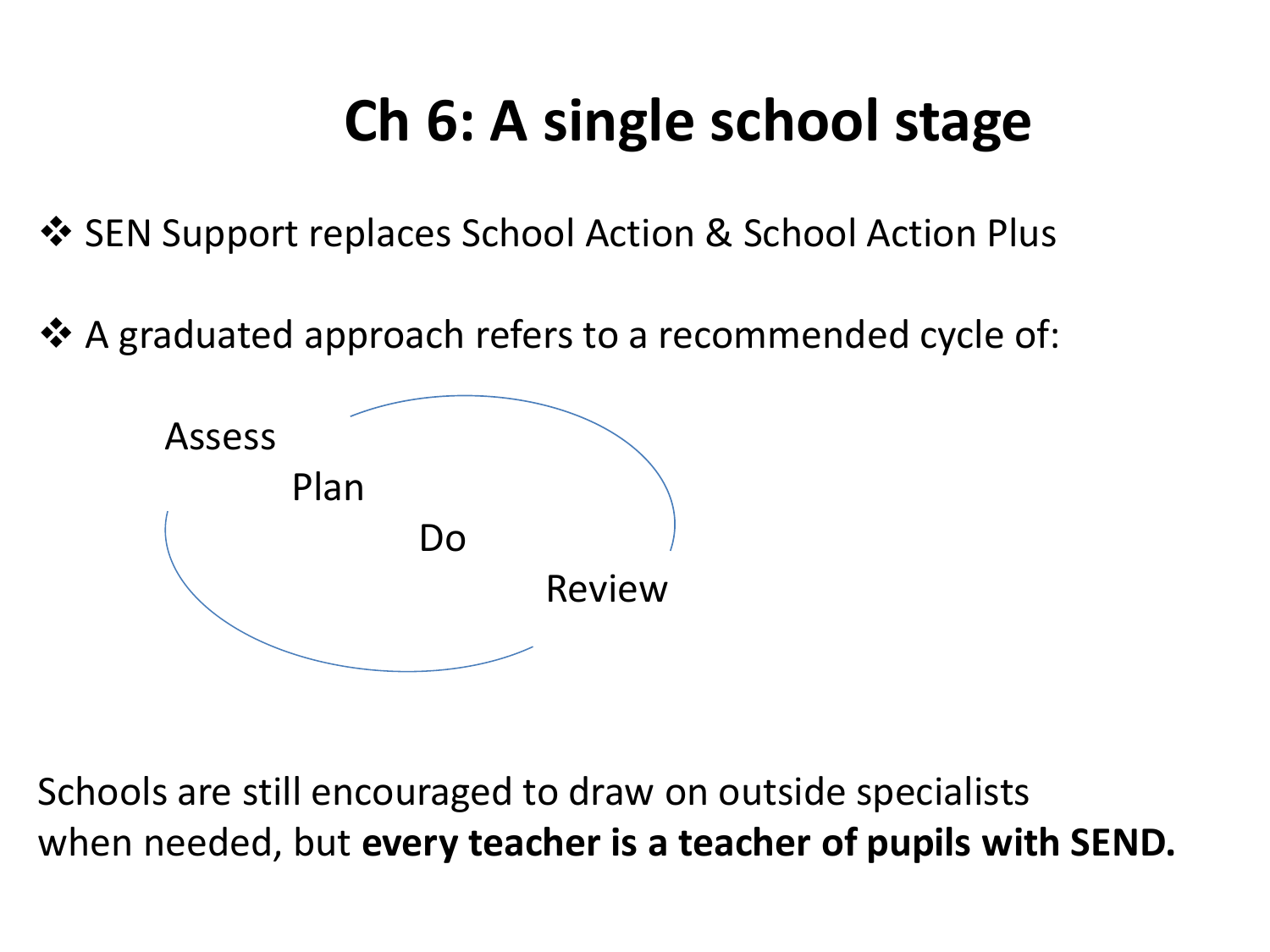## **Ch 7: Further Education**

FE colleges, sixth form colleges, 16-19 academies & some independent specialist colleges have a statutory duty to:

- Co-operate with the LA re CYP with SEN
- Admit a YP if the institution is named on the statement
- Have regard to the Code of Practice
- Use their best endeavours to secure the SEP they need.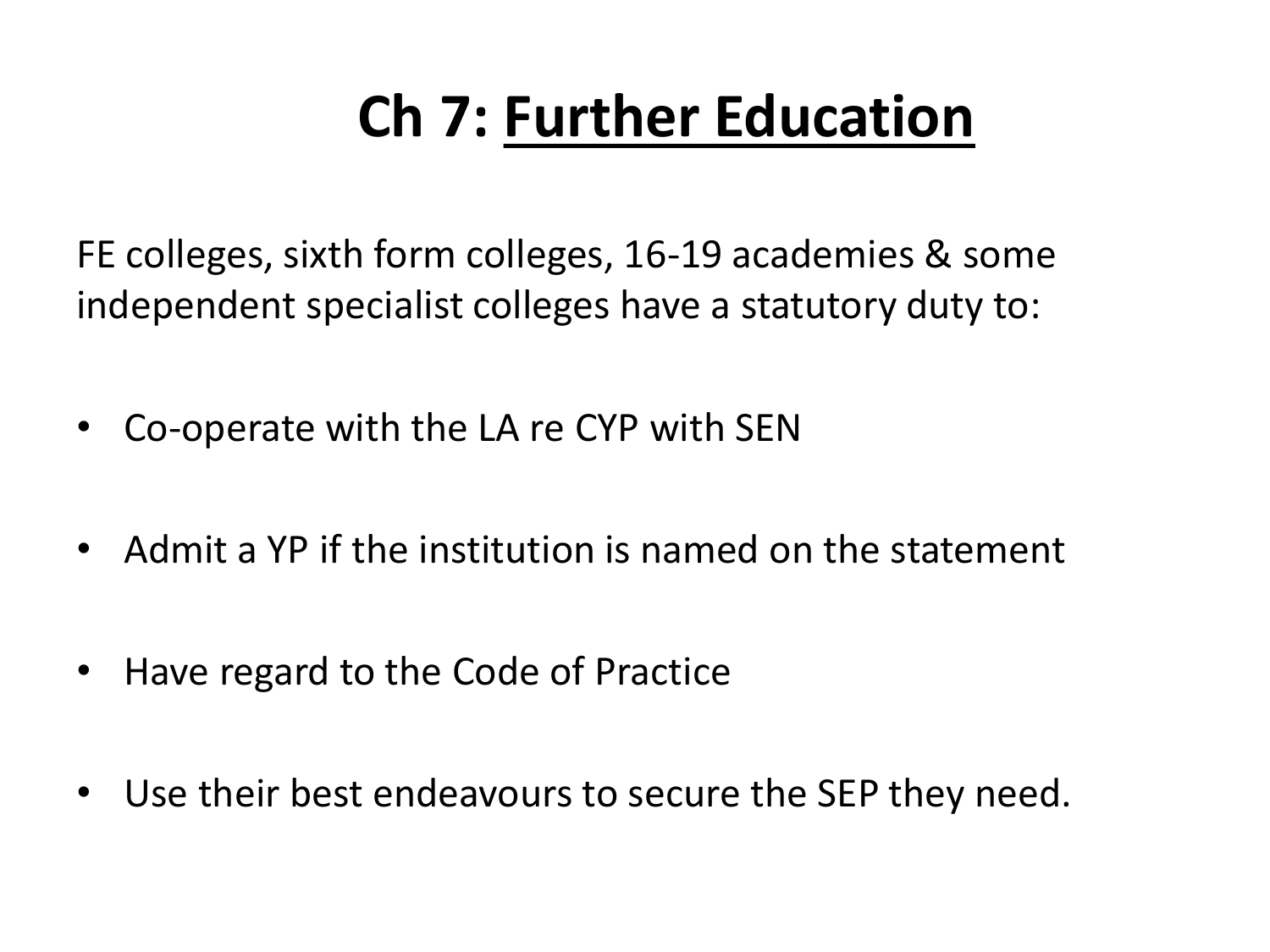#### **Ch 8: Preparing for adulthood from the earliest years**

- Starting early
- Support from Year 9 onwards
- Preparing for adulthood reviews (for those with an EHC Plan)
- Preparing for decision making
- 16-17 year olds
- Planning the transition to post-16 education & training
- Careers advice
- Pathways to employment
- Transition to HE
- YP aged 19-25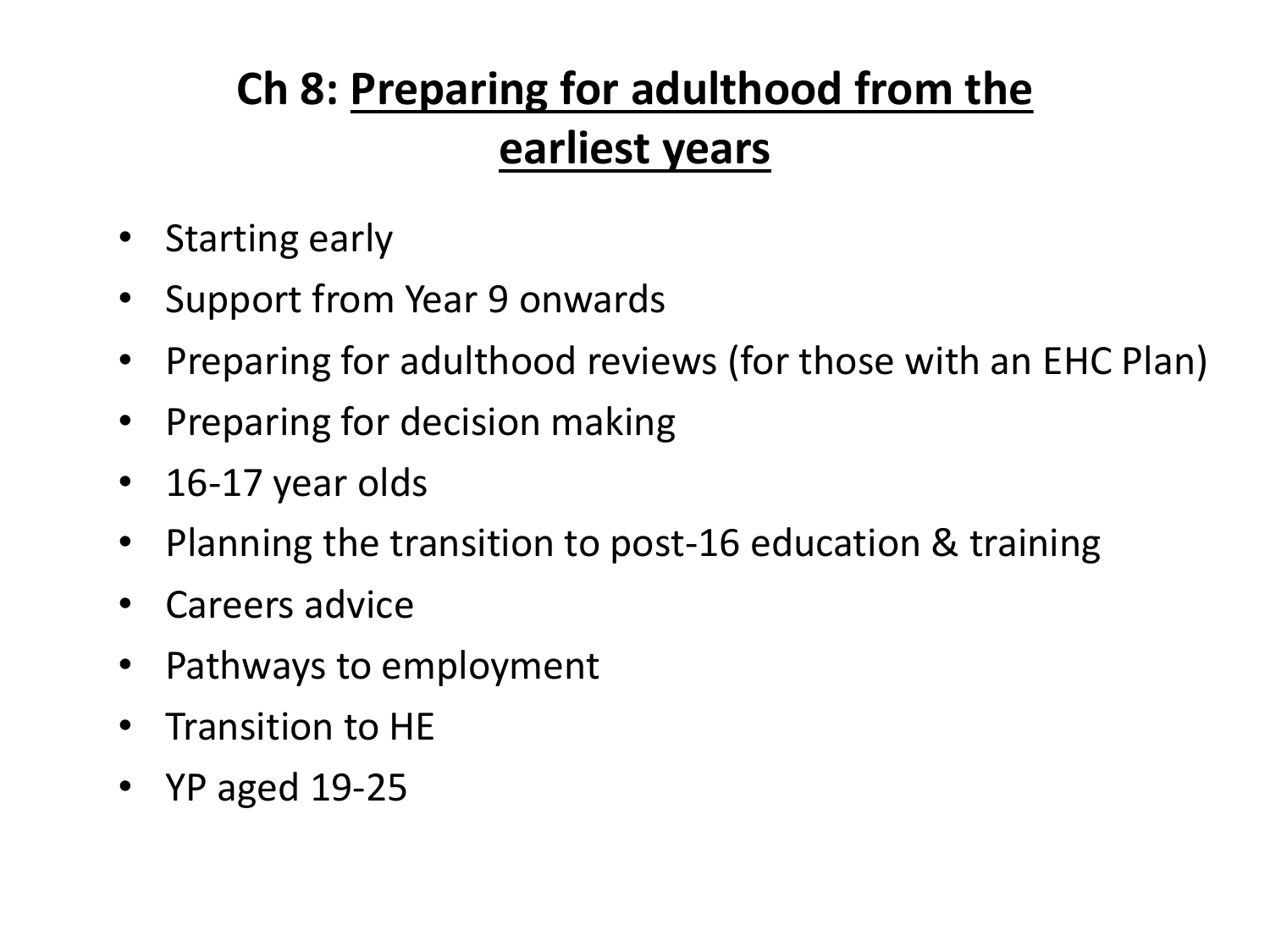#### **Ch 9 cont: Personal Budgets**

A personal budget is for the additional support the child or family may need. It is optional, but LAs must prepare a budget if requested, in which case, the details will be set out as part of an EHC Plan.

Parents can choose:

- whether they wish the LA, or a third party, to manage the funds on their behalf
- whether they would like a **direct payment** and commission services themselves.

Where there is a direct payment, the LA must secure the agreement of the early years setting, school or college.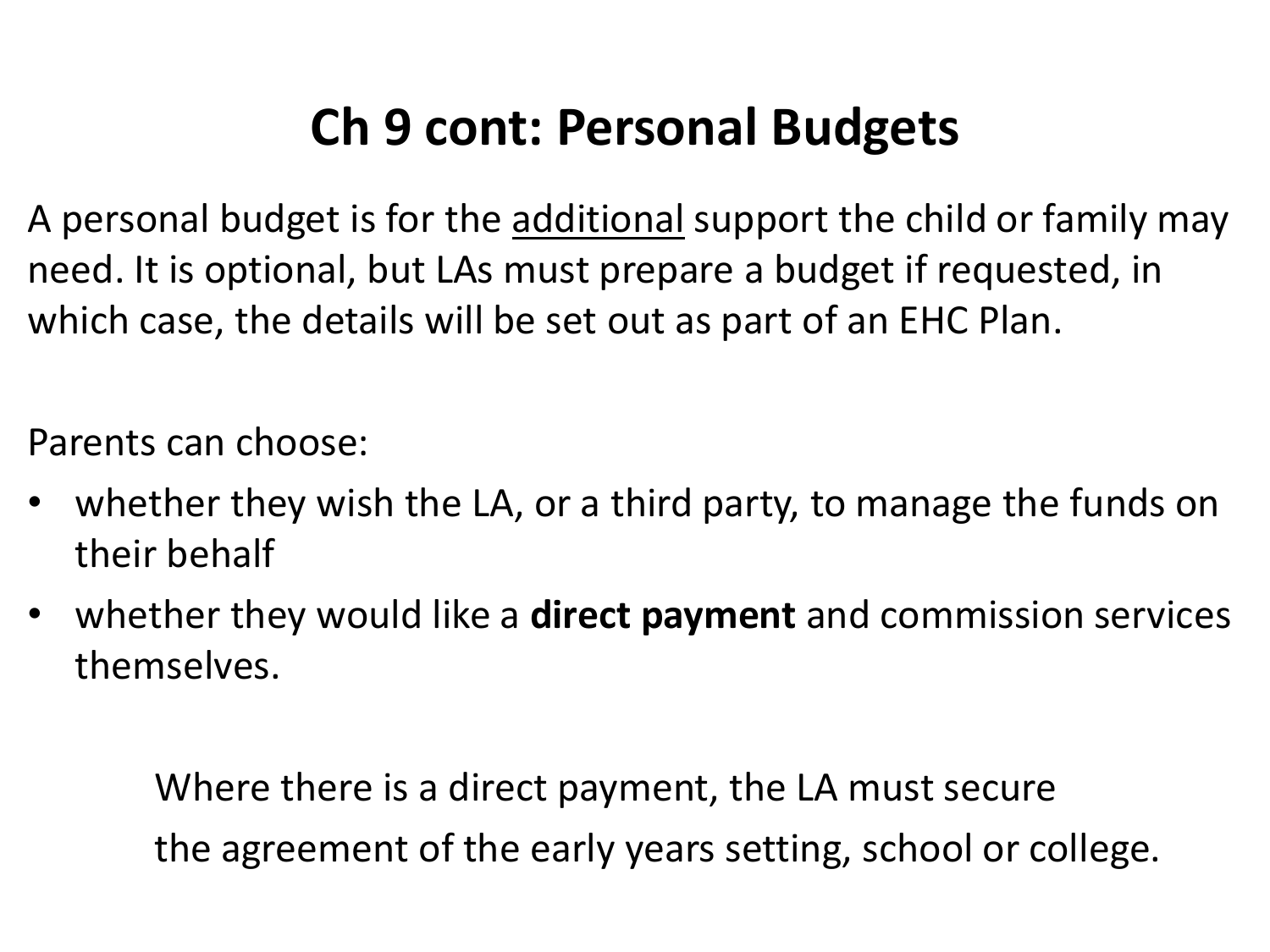### **Ch 11: Resolving disagreements**

- LAs must make disagreement resolution services available to parents & YP, although their use is voluntary. The service, while commissioned by it, **must** be independent of the LA. Parents & young people can also access informal support in resolving disagreements through the local impartial information, advice & support service and, between 2014 - 2016, with the help of independent supporters.
- LAs must also make arrangements for parents & YP to receive information about mediation so that they can take part in mediation if they so choose before a possible appeal to the Tribunal.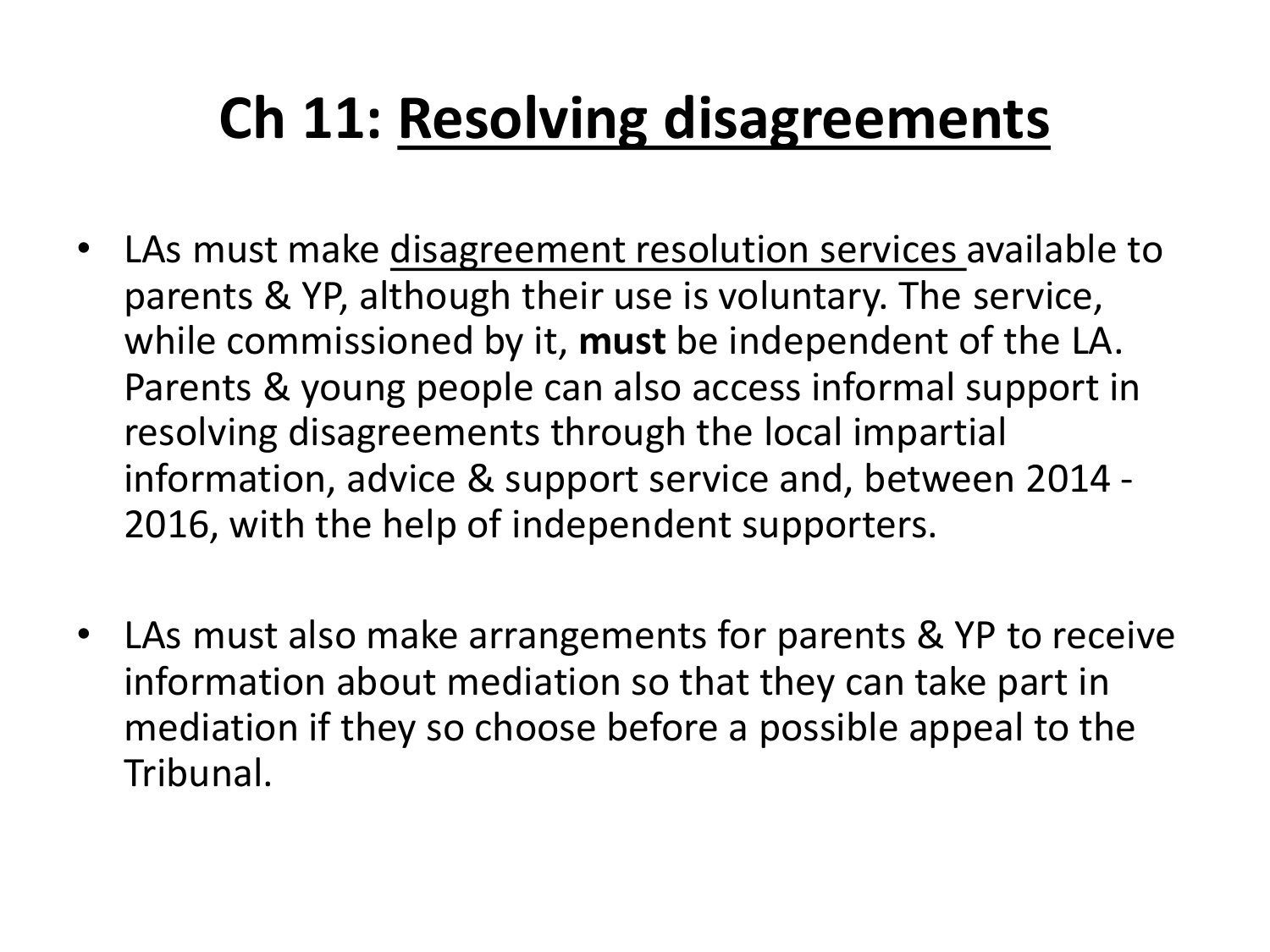#### **Annex 2: Improving practice & staff training in education settings**

Support is delivered most effectively where there is a structured approach to:

- Engaging parents and children
- Tracking and measuring progress
- Ensuring a good level of knowledge across all staff of different types of SEN and suitable teaching approaches and interventions.

The Annex provides links to a number of organisations offering support and training to schools on overall identification and teaching approaches for pupils with SEN as well as on specific conditions.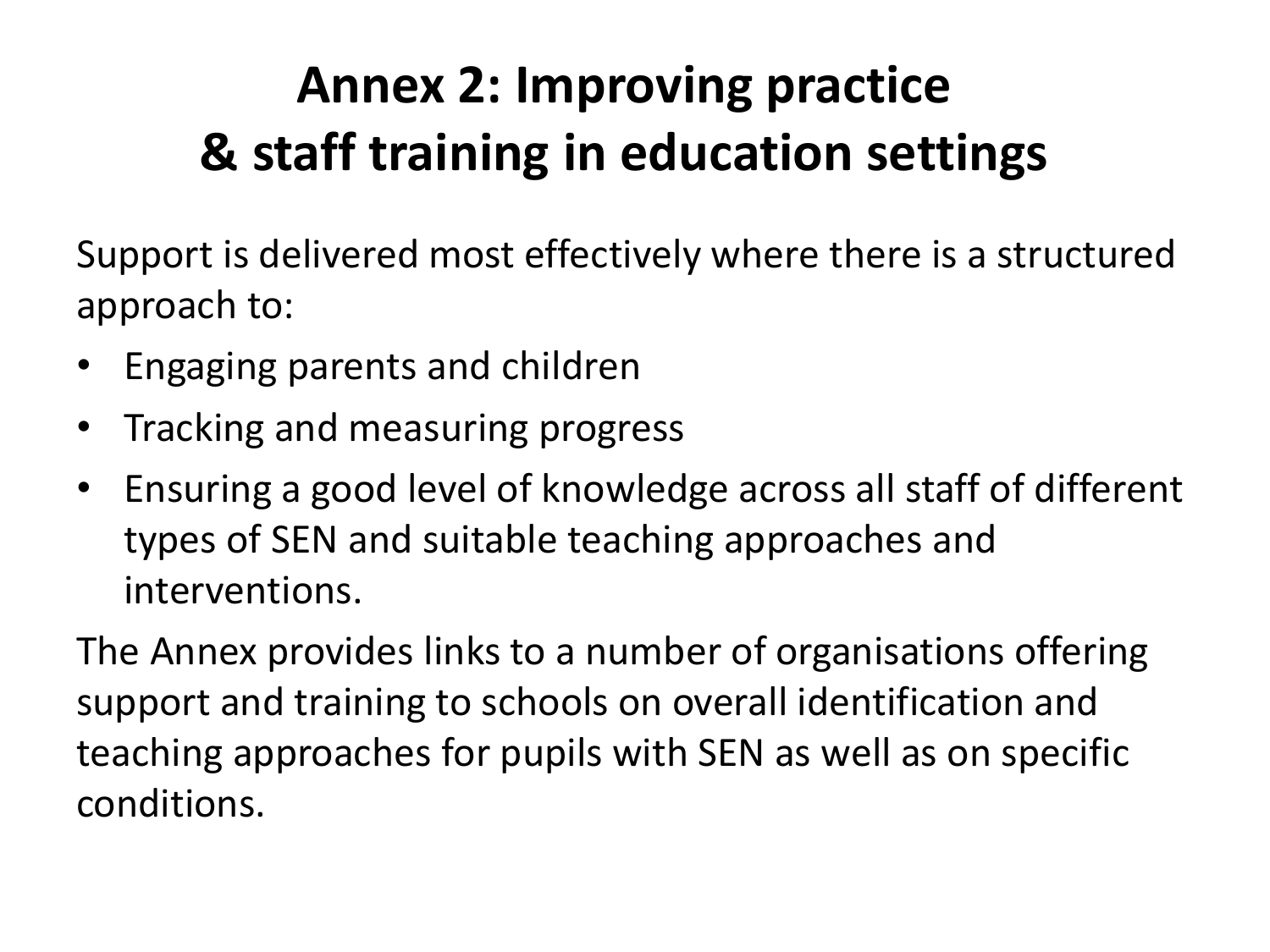#### **3. Knowing where to find the relevant information and the timescale for implementation**

Although implementation will take a number of years, embedding the changes may take even longer.

This is because bringing about cultural change involves adapting ways of working and, at a time of so many changes, it is not surprising if some delay or resistance occurs.

Yet without this change in culture, it may be difficult to improve outcomes for children and young people with SEN/ SEND.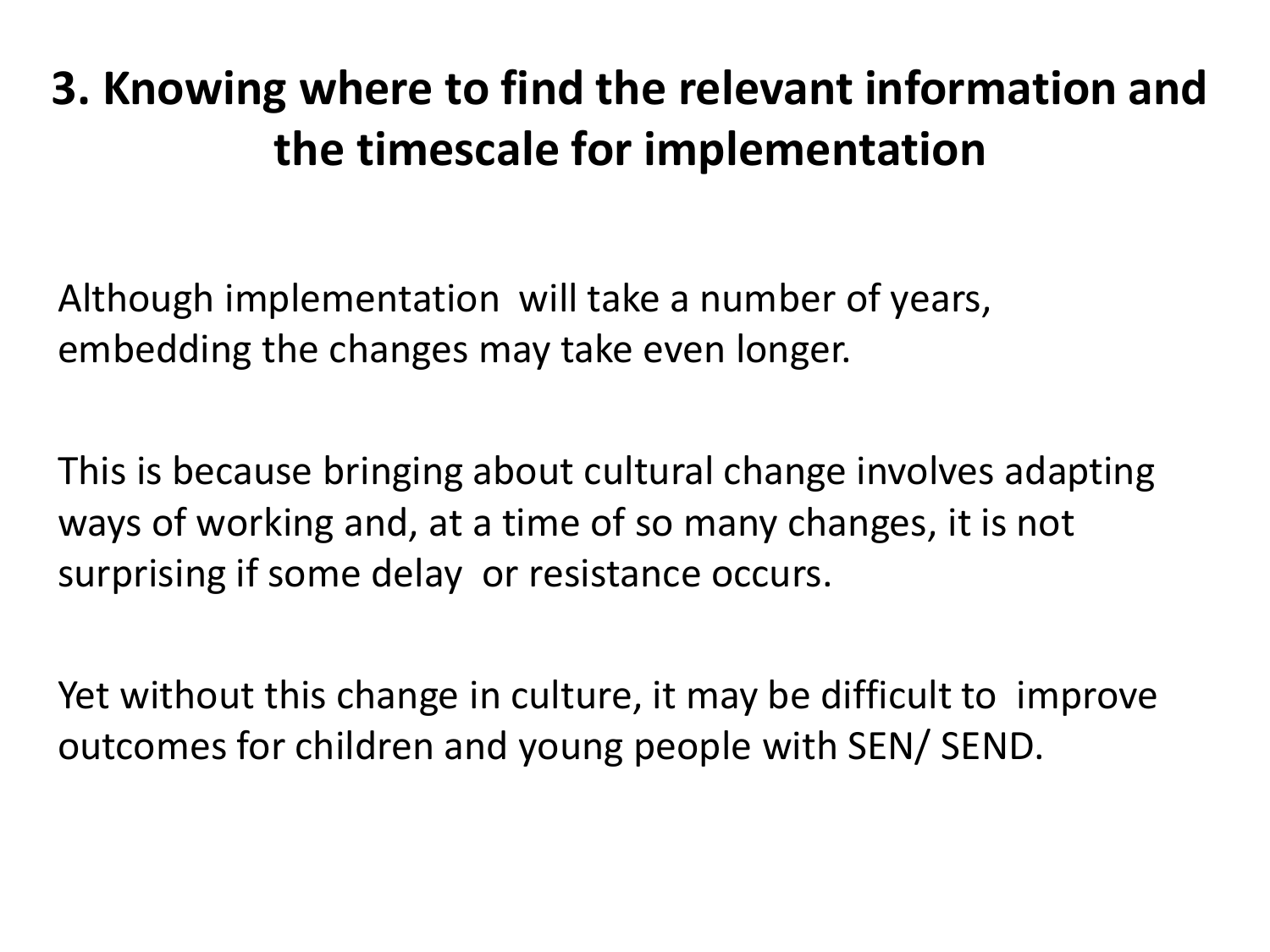#### **Key documents**

*Special educational needs and disability code of practice: 0-25 years* (Jan 2015)

*Implementing a new 0-25 special needs system: LAs and partners.* Duties and timescales - what you must do and when (July 2014), updated March 2015

#### *Transition to the new 0 – 25 SEND system*

Statutory guidance for LAs and organisations providing services to CYP with SEN (August 2014) + same title (March 2015)  $-$ Departmental advice for LAs and their partners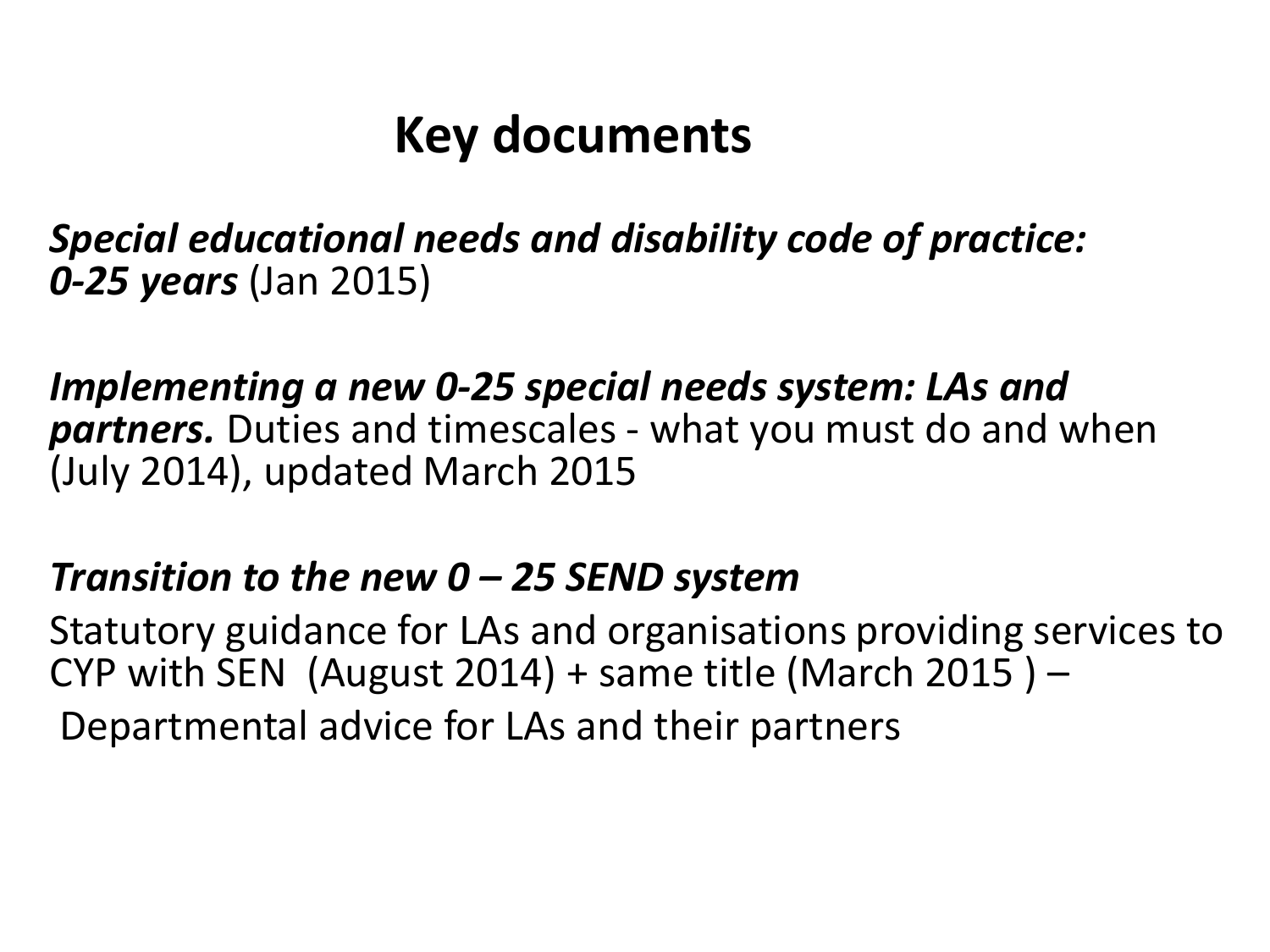#### **DfE Factsheet for schools (Feb 2015)**

Available from [www.sendgateway.org.uk](http://www.sendgateway.org.uk/), this includes:

 $\cdot$  A list of 12 expectations of schools

 $\triangle$  The role of the SENCO, class teacher & TA

❖ Engagement with parents, children & young people

❖ A section on Myths and Facts.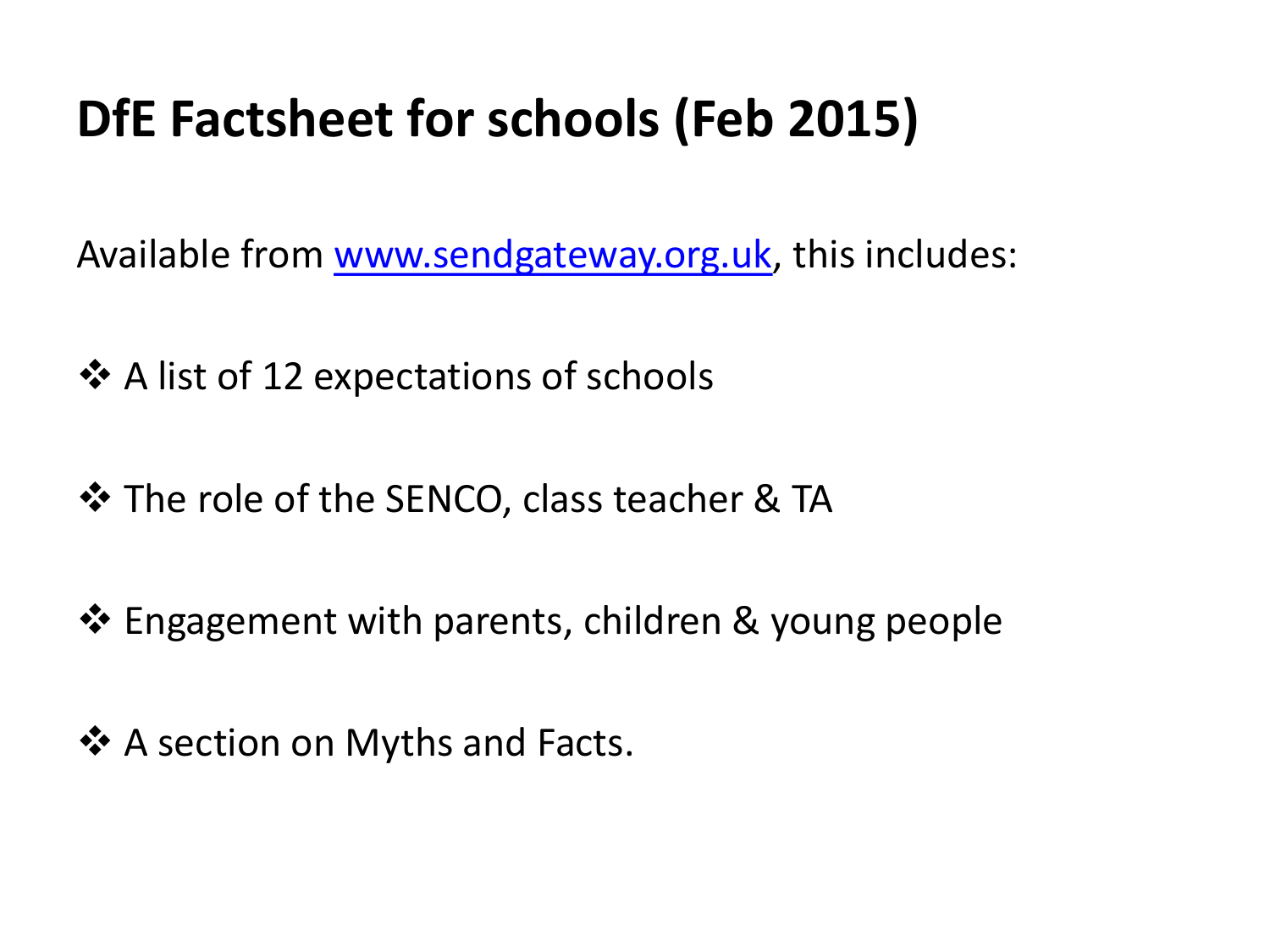# DfE checklist (Feb 2015)

- Review of SEN policy, **engaging governors**, staff, CYP and families
- Review and refresh the process for early identification and assessment, to follow the graduated approach
- Review and refresh procedures for effective engagement, so that CYP & parents are involved in decision-making and planning
- Review how pupils with SEND are supported with transition to post-16 education and preparation for adult life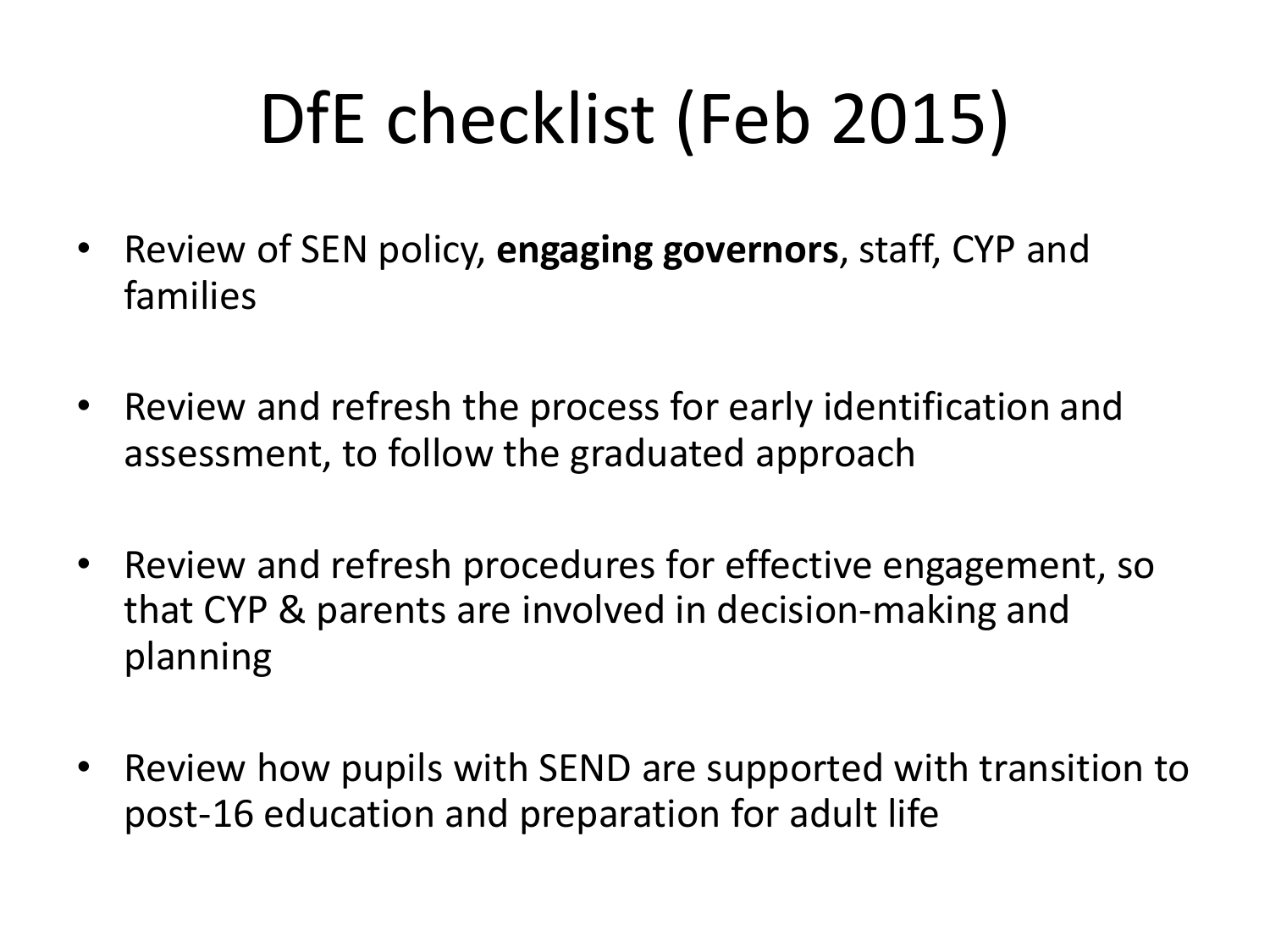# DfE checklist cont.

- publish information on the provision (SEND Regs 2014)
- engage with LAs, on the Local Offer and transfer to EHC Plans
- review pupils on School Action and School Action Plus, engaging child and parent in decision-making & planning, being clear about extra support needed, its impact and timescale
- ensure SENCOs have the right qualifications (or are working towards them); explore how SENCO fits into strategic management of the school.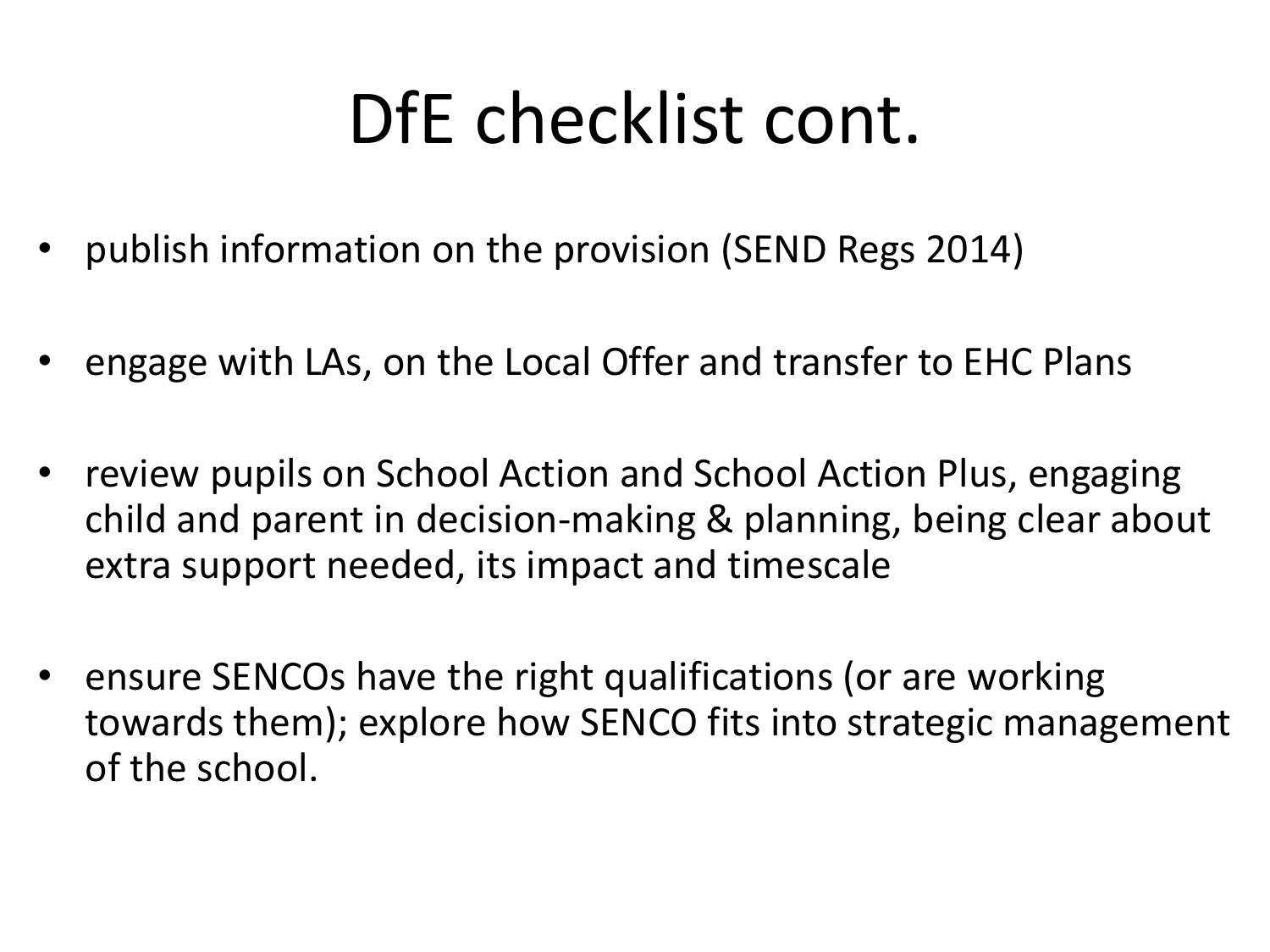# DfE checklist cont.

- have arrangements in place to support pupils with medical conditions
- tell parents about the reforms and how the transition will happen
- carry out staff training on the new arrangements, ensuring that teachers are clear about their role and accountability for the progress and development of the pupils in their class
- **ensure there is a governor with responsibility for SEN.**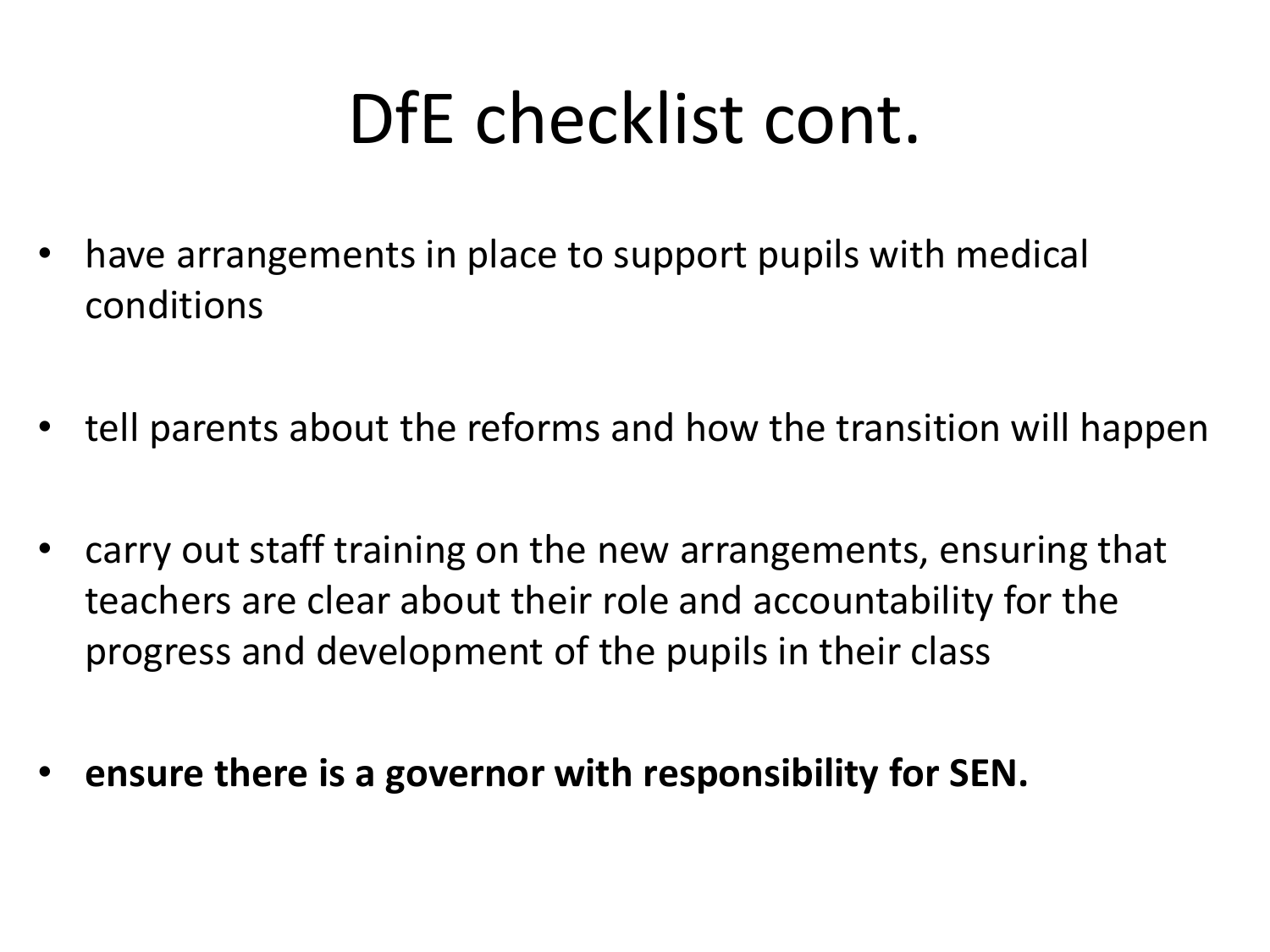## March 2015

#### *Special educational needs and disability: supporting national accountability. DfE*

- $\triangleright$  Describes the vision for the whole of the SEND system
- $\triangleright$  Looks at the data and analysis that will judge how well it is working
- $\triangleright$  Provides information about the new arrangements for independent assessment, including by Ofsted & the Care Quality Commission (CQC).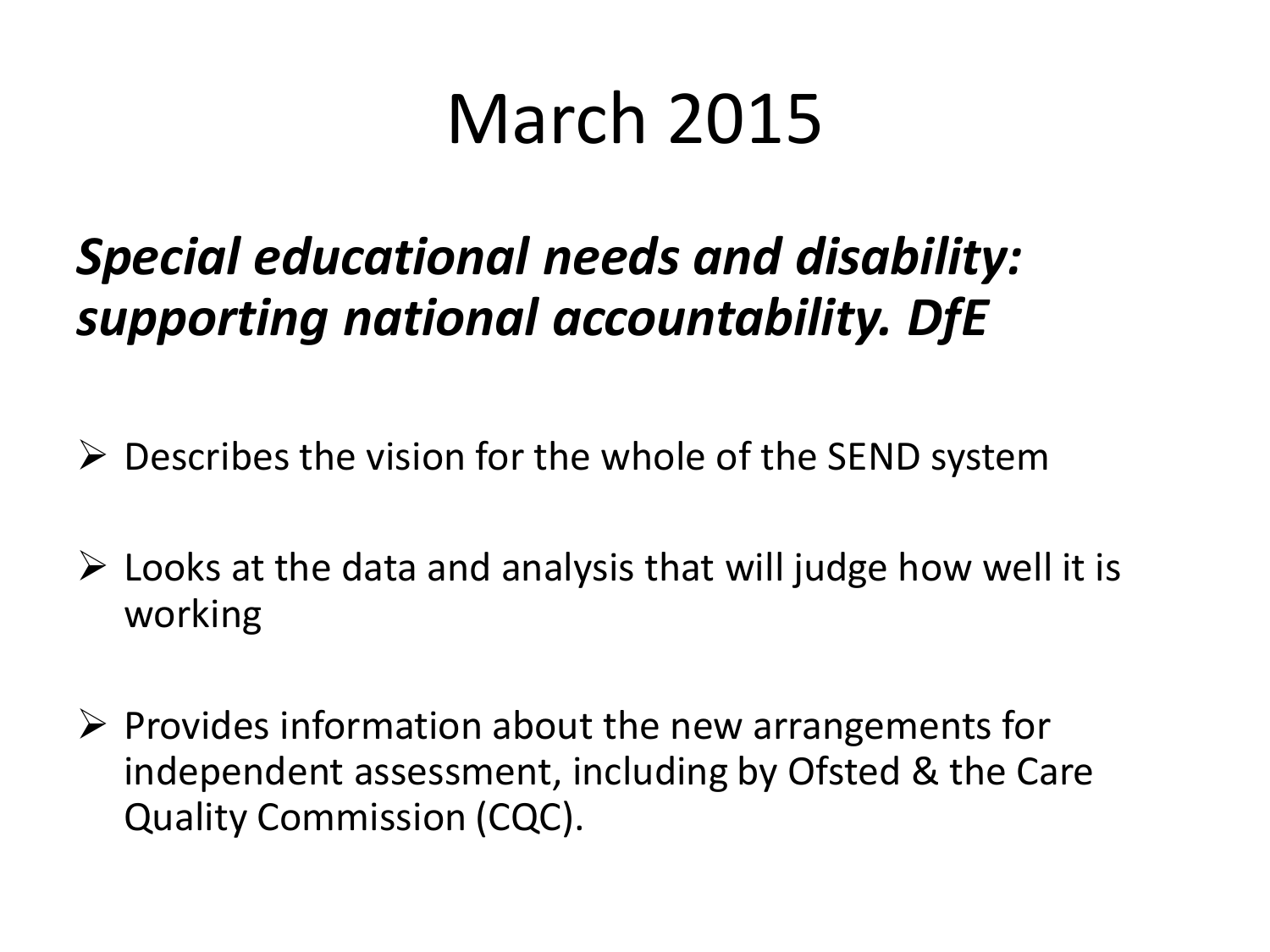### **Health issues**

- *Supporting pupils at school with medical conditions* statutory guidance (April 2014)
- *Templates* Supporting pupils with medical conditions (May 2014)
- *Mental health and behaviour in schools*  Departmental advice for school staff (June 2014), updated March 2015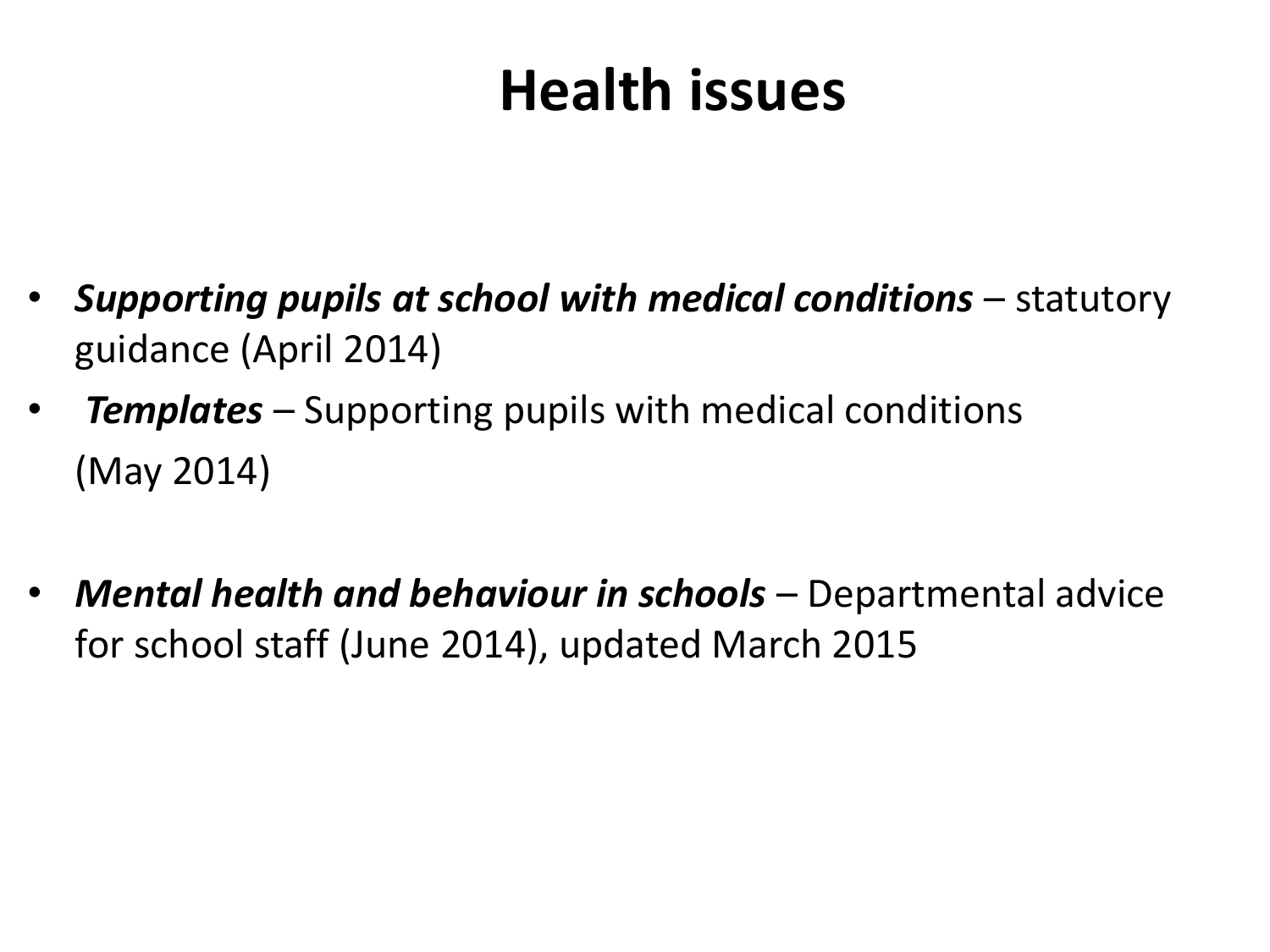#### **SEN Information Report**

1.The kinds of SEN that are provided for

2.Policies for identifying CYP with SEN and assessing their needs.

3.Information about provision, whether or not the pupil has an EHC Plan, including:

> (a)how the effectiveness of the SEN provision is evaluated

(b)arrangements for assessing & reviewing progress

(c) the approach to teaching CYP with SEN

(d)adaptations made to the curriculum & environment

(e)additional support for learning that is available

(cont.)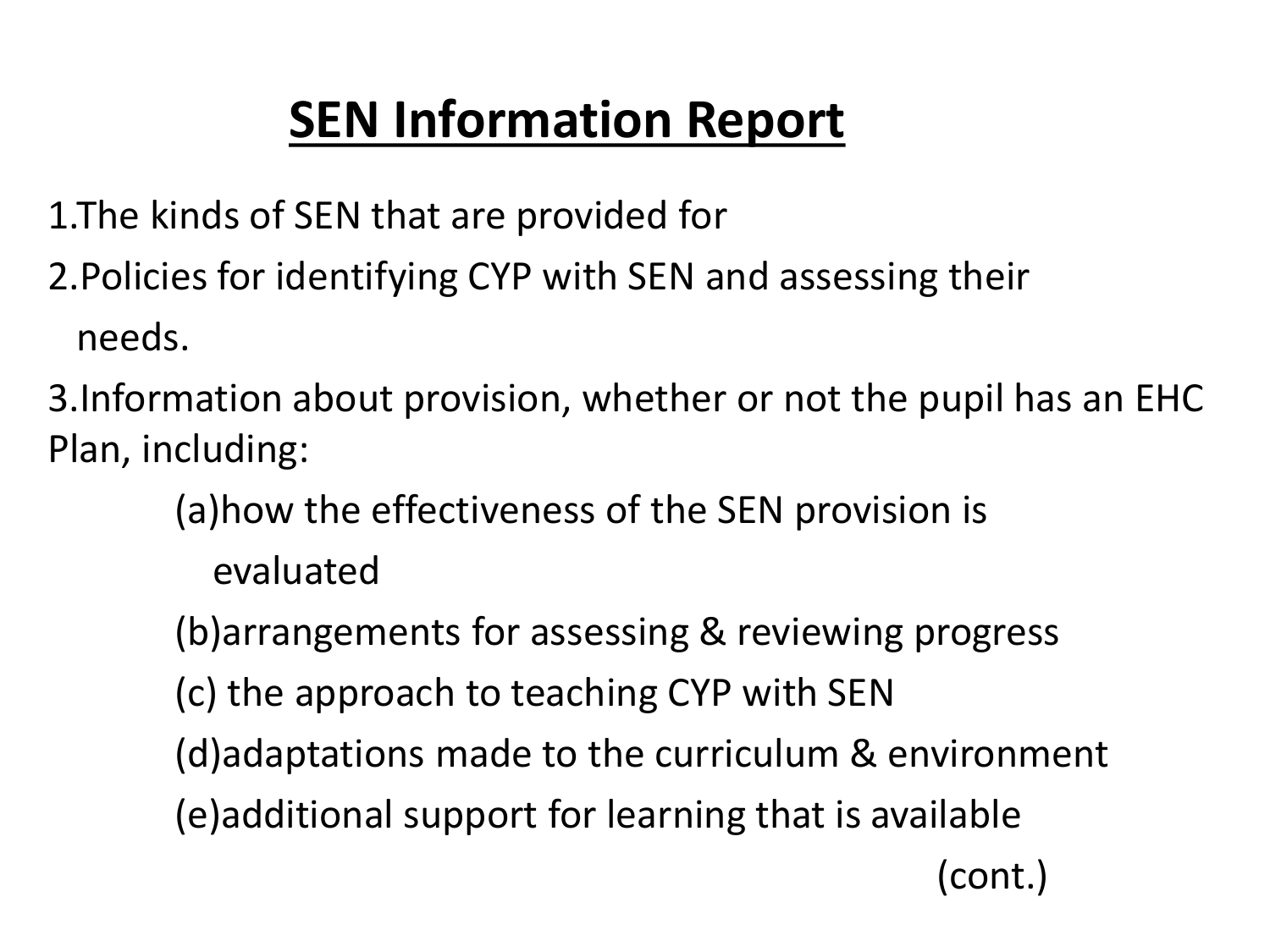### **SEN Information Report cont.**

(f)how pupils with SEN are able to engage in school activities alongside their peers (g)the support for emotional, mental & social

development

4.The SENCO's name and contact details

5.The expertise and training of staff to support CYP with SEN

and how specialist support will be secured

6.How equipment & facilities will be secured

7. Arrangements for consulting parents and involving them in their child's education

8.Arrangements for consulting YP with SEN and involving them in their education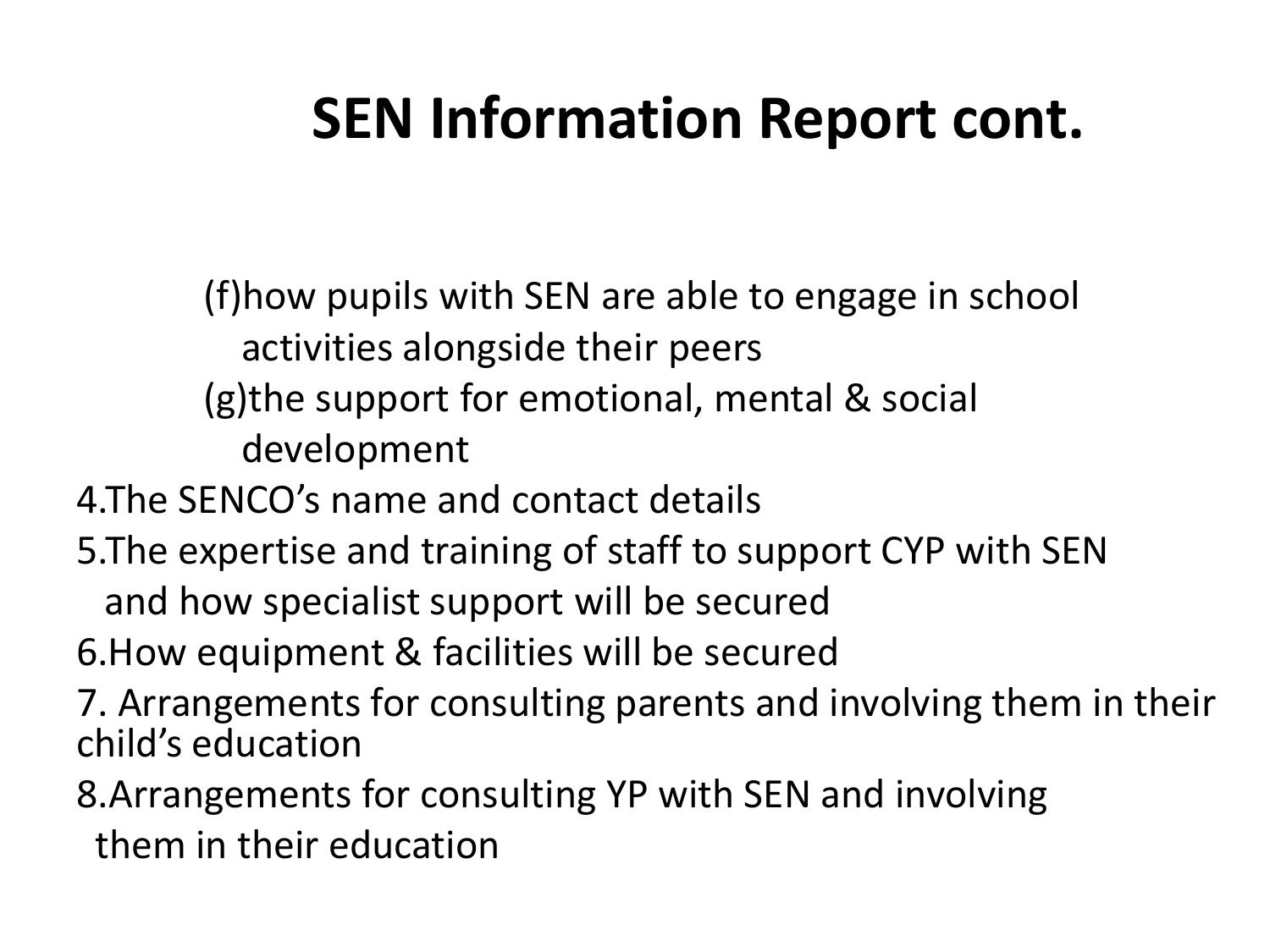### **SEN Information Report cont.**

9. Arrangements made by the GB for dealing with complaints from parents about the SEN provision made 10.How the GB involves health and social care, LA support services & voluntary sector organisations 11.The contact details of support services for parents 12.Arrangements for supporting transitions & preparation for

adulthood and independent living

13.Information about where the LA's Local offer is published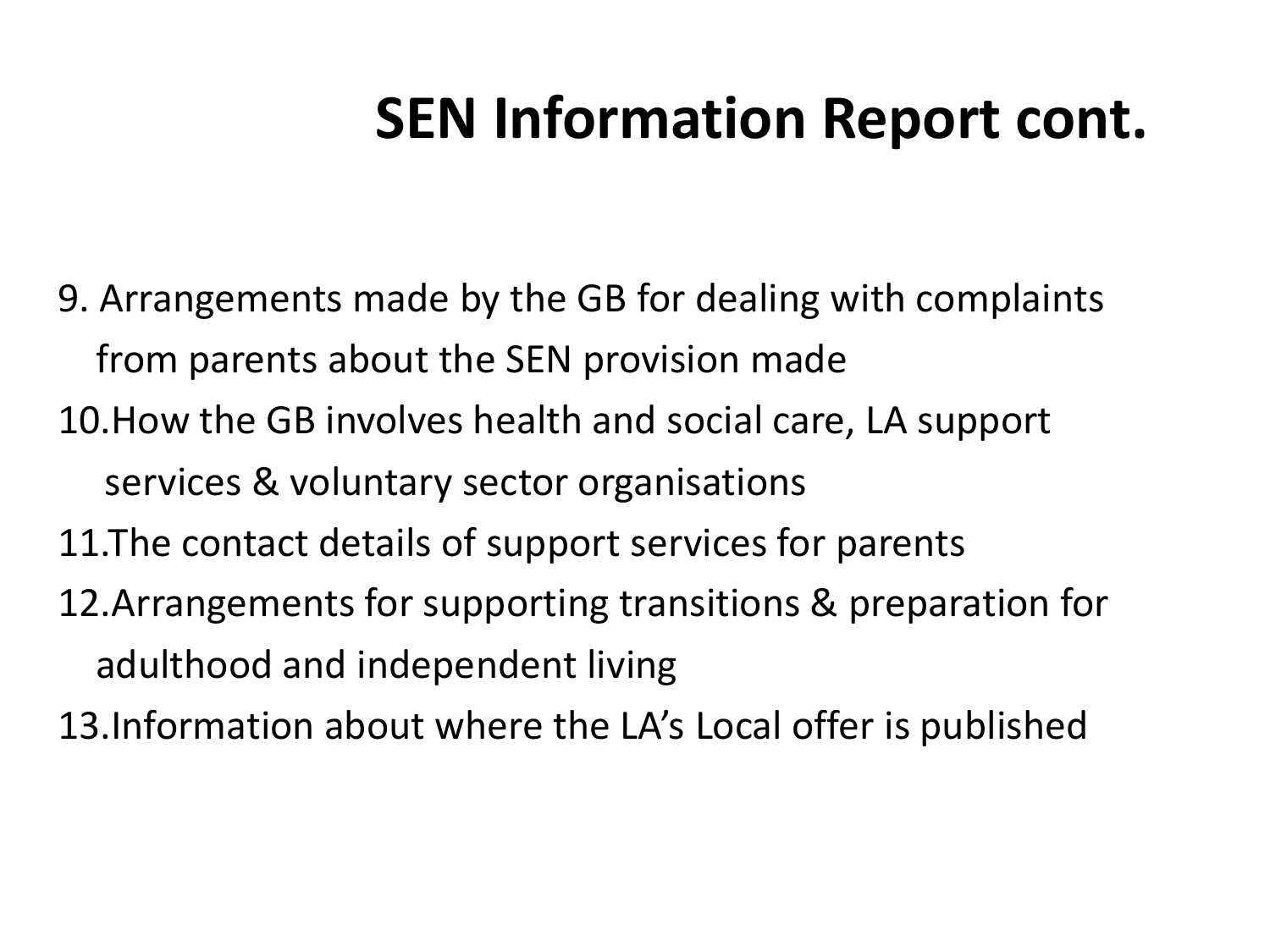#### **Summary for School Leaders and Governors**

- Publish and revise at least annually an SEN Information Report, which covers the 13 points set out in the Regs.
- Contribute to the local Authority's Local Offer
- Update the school's SEN Policy in the light of the SEND Reforms
- Continue to make reasonable adjustments to support disabled pupils and those who have medical needs
- Refer to the DfE's checklist (Feb 2015) to check on the progress being made.